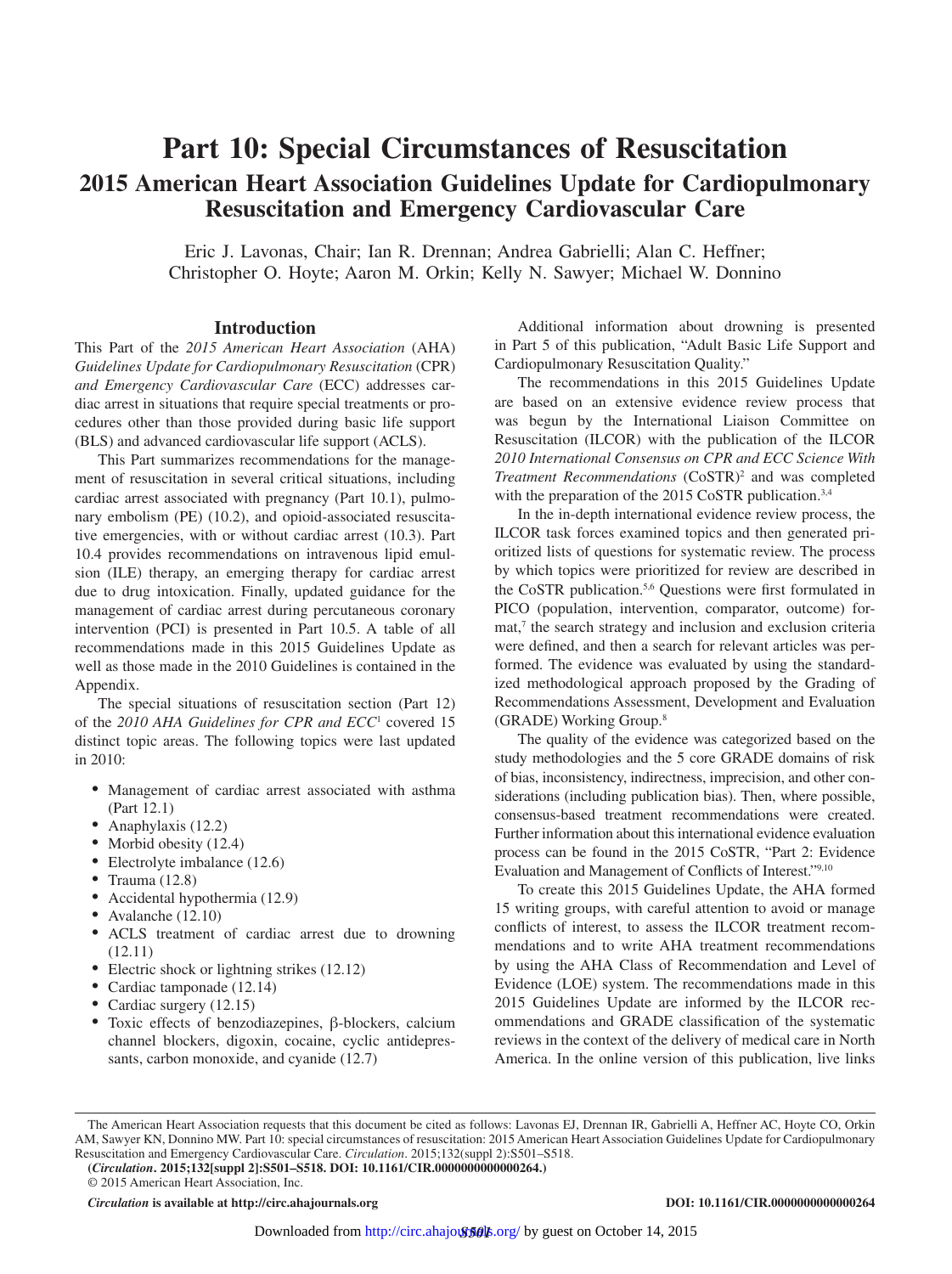are provided so the reader can connect directly to those systematic reviews on the ILCOR Scientific Evidence Evaluation and Review System (SEERS) website. These links are indicated by a combination of letters and numbers (eg, ALS 436). We encourage readers to use the links and review the evidence and appendixes, such as the GRADE tables. Further information about this evidence evaluation process can be found in "Part 2: Evidence Evaluation and Management of Conflicts of Interest" of this 2015 Guidelines Update.

Contemporaneous with the ILCOR evidence-review process, the AHA ECC Committee; Council on Cardiopulmonary, Critical Care, Perioperative, and Resuscitation; Council on Cardiovascular Diseases in the Young; and Council on Clinical Cardiology have developed an AHA Scientific Statement on cardiac arrest in pregnancy.<sup>11</sup> While Part 10.1 of this 2015 Guidelines Update provides treatment recommendations for the intra-arrest management of pregnant patients, a full discussion of preparation, prevention, resuscitation, emergency delivery, and postresuscitation care are beyond the scope of this article. Readers are directed to the full Scientific Statement for more complete recommendations.

# **Part 10.1: Cardiac Arrest Associated**  With Pregnancy<sup>ALS 436</sup>

Cardiac arrest associated with pregnancy is rare in highincome countries. Maternal cardiac arrest occurs in approximately 1:12000 admissions for delivery in the United States.<sup>12</sup> Maternal cardiac arrest rates appear to be increasing in the United States, from 7.2 deaths per 100 000 live births in 1987 to 17.8 deaths per 100 000 live births in 2009.13 Maternal mortality rates are lower in Canada, where maternal mortality is reported as 6.1 deaths per 100000 deliveries, with a decreasing trend from 2001 until  $2011.^{14,15}$ 

The best outcomes for both mother and fetus are likely to be achieved by successful maternal resuscitation. The most common causes of maternal cardiac arrest are hemorrhage, cardiovascular diseases (including myocardial infarction, aortic dissection, and myocarditis), amniotic fluid embolism, sepsis, aspiration pneumonitis, PE, and eclampsia.12,16 Important iatrogenic causes of maternal cardiac arrest include hypermagnesemia from magnesium sulfate administration and anesthetic complications.

The 2015 ILCOR systematic review addressed the questions of patient positioning during CPR and the role of perimortem cesarean delivery (PMCD) in the management of pregnant women in cardiac arrest during the second half of pregnancy.

## **2015 Evidence Summary**

The evidence regarding advanced treatment strategies for cardiac arrest in pregnancy is largely observational. As a result, the recommendations are based on application of physiologic principles and on close examination of observational studies that are susceptible to bias. The lack of high-quality studies examining treatment of cardiac arrest in late pregnancy represents a major scientific gap.

## *Patient Positioning During CPR*

Patient position has emerged as an important strategy to improve the quality of CPR and resultant compression force

and cardiac output. The gravid uterus can compress the inferior vena cava, impeding venous return, thereby reducing stroke volume and cardiac output. In general, aortocaval compression can occur for singleton pregnancies at approximately 20 weeks of gestational age, $17$  at about the time when the fundus is at or above the umbilicus. Although chest compressions in the left lateral tilt position are feasible in a manikin study,<sup>18</sup> they result in decreased CPR quality (less forceful chest compressions) than is possible in the supine position.19 Manual left lateral uterine displacement (LUD) effectively relieves aortocaval pressure in patients with hypotension<sup>20</sup> (Figure 1). No cardiac arrest outcome studies have been published examining the effect of LUD or other strategies to relieve aortocaval compression during resuscitation.

#### *Emergency Cesarean Delivery in Cardiac Arrest*

Evacuation of the gravid uterus relieves aortocaval compression and may improve resuscitative efforts.21–25 In the latter half of pregnancy, PMCD may be considered part of maternal resuscitation, regardless of fetal viability.26 In a case series, 12 of 20 women for whom maternal outcome was recorded who underwent PMCD during resuscitation had return of spontaneous circulation (ROSC) immediately after delivery,







**Figure 1. A**, Manual LUD, performed with one-handed technique. **B**, Two-handed technique during resuscitation.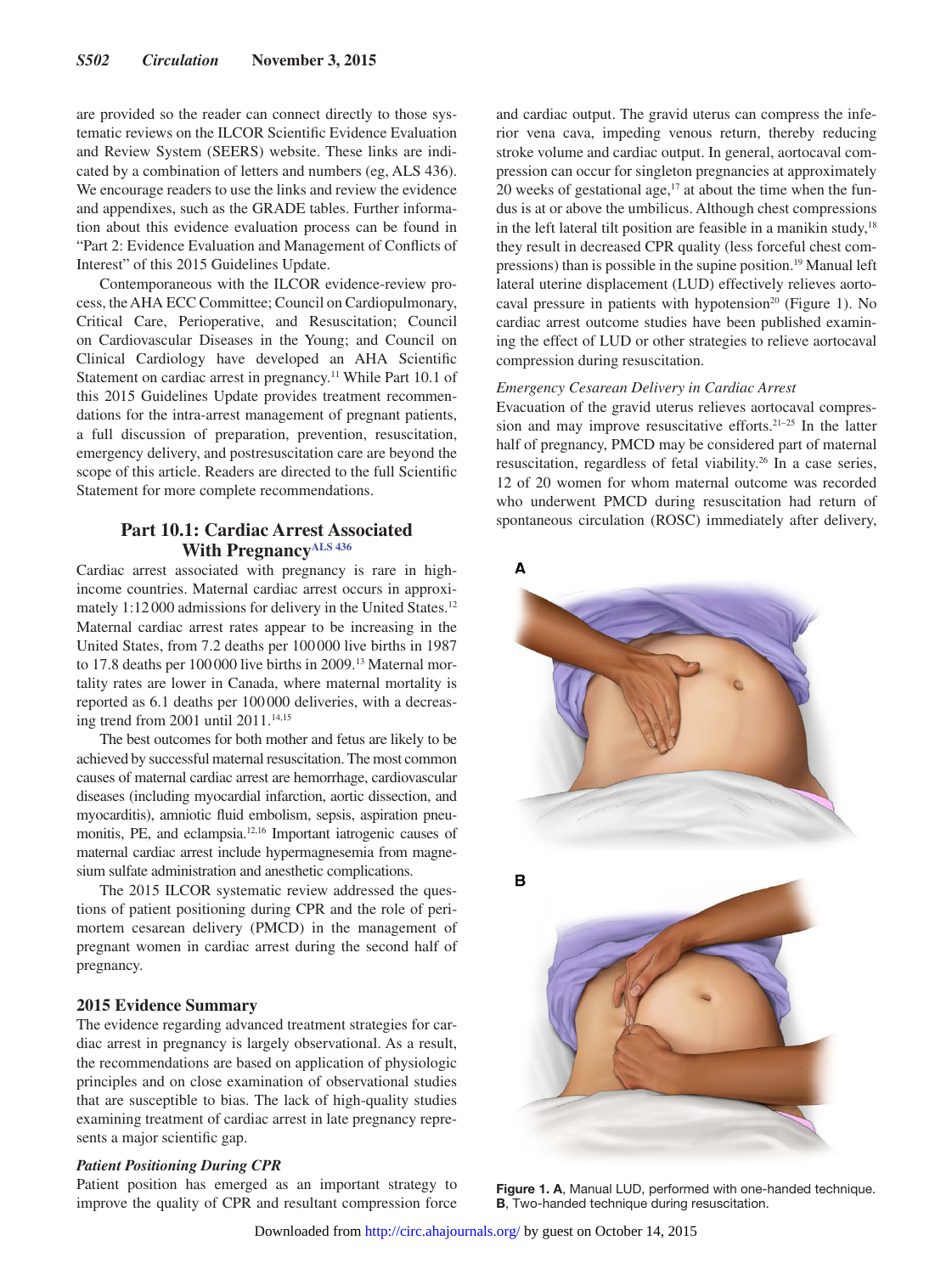and no cases of worsening maternal status were reported.<sup>27</sup> A systematic review of the literature evaluated all case reports of cardiac arrest in pregnancy, but the wide range of case heterogeneity and reporting bias does not allow for any conclusions regarding the timing of PMCD.<sup>28</sup> Survival of the mother has been reported up to 15 minutes after the onset of maternal cardiac arrest.21,29–31 Neonatal survival has been documented with PMCD performed up to 30 minutes after the onset of maternal cardiac arrest.<sup>21</sup>

# **2015 Recommendations—New and Updated**

#### *BLS Modification: Relief of Aortocaval Compression*

Priorities for the pregnant woman in cardiac arrest are provision of high-quality CPR and relief of aortocaval compression (Class I, LOE C-LD). If the fundus height is at or above the level of the umbilicus, manual LUD can be beneficial in relieving aortocaval compression during chest compressions (Class IIa, LOE C-LD).

# *ALS Modification: Emergency Cesarean Delivery in Cardiac Arrest*

Because immediate ROSC cannot always be achieved, local resources for a PMCD should be summoned as soon as cardiac arrest is recognized in a woman in the second half of pregnancy (Class I, LOE C-LD). Systematic preparation and training are the keys to a successful response to such rare and complex events. Care teams that may be called upon to manage these situations should develop and practice standard institutional responses to allow for smooth delivery of resuscitative care (Class I, LOE C-EO).

During cardiac arrest, if the pregnant woman with a fundus height at or above the umbilicus has not achieved ROSC with usual resuscitation measures plus manual LUD, it is advisable to prepare to evacuate the uterus while resuscitation continues (Class I, LOE C-LD). In situations such as nonsurvivable maternal trauma or prolonged pulselessness, in which maternal resuscitative efforts are obviously futile, there is no reason to delay performing PMCD (Class I, LOE C-LD). PMCD should be considered at 4 minutes after onset of maternal cardiac arrest or resuscitative efforts (for the unwitnessed arrest) if there is no ROSC (Class IIa, LOE C-EO). The clinical decision to perform a PMCD―and its timing with respect to maternal cardiac arrest—is complex because of the variability in level of practitioner and team training, patient factors (eg, etiology of arrest, gestational age), and system resources.

# **Part 10.2: Cardiac Arrest Associated With Pulmonary Embolism<sup>ALS 435</sup>**

PE is a potentially reversible cause of shock and cardiac arrest. Acute increase in right ventricular pressure due to pulmonary artery obstruction and liberation of vasoactive mediators produces cardiogenic shock that may rapidly progress to cardiovascular collapse. Management of acute PE is determined by disease severity.32 Fulminant PE, characterized by cardiac arrest or severe hemodynamic instability, defines the subset of massive PE that is the focus of these recommendations.33

Less than 5% of patients with acute PE progress to cardiac arrest. Disease of this severity is associated with mortality of 65% to 90%.34–36 PE-related cardiac arrests may occur within hours of symptom onset. Between 5% and 13% of unexplained cardiac arrests are associated with fulminant PE.37,38

Because establishing the diagnosis of acute PE in cardiac arrest situations is often difficult, separate systematic reviews were performed for management of patients with suspected and confirmed PE. Although clinical markers specific to fulminant PE are limited, acute symptoms frequently prompt medical attention before cardiac arrest. Conventional thromboembolism risk factors, prodromal dyspnea or respiratory distress, and witnessed arrest are features associated with cardiac arrest due to PE.37,39 Pulseless electrical activity is the presenting rhythm in 36% to 53% of PE-related cardiac arrests, while primary shockable rhythms are uncommon.<sup>37,40,41</sup> Specific recommendations about the use of diagnostic ultrasonography during resuscitation can be found in "Part 7: Adult Advanced Cardiovascular Life Support" in this 2015 Guidelines Update.

Prompt systemic anticoagulation is generally indicated for patients with massive and submassive PE to prevent clot propagation and support endogenous clot dissolution over weeks.<sup>42</sup> Anticoagulation alone is inadequate for patients with fulminant PE. Pharmacologic and mechanical therapies to rapidly reverse pulmonary artery occlusion and restore adequate pulmonary and systemic circulation have emerged as primary therapies for massive PE, including fulminant  $PE$ .  $32,43$  Current advanced treatment options include systemic thrombolysis, surgical or percutaneous mechanical embolectomy, and extracorporeal cardiopulmonary resuscitation (ECPR).

The 2015 ILCOR systematic review addressed the treatment of PE as the known or suspected cause of cardiac arrest. The role of thrombolytic medications in the management of undifferentiated cardiac arrest was last reviewed in the 2010 Guidelines and is not reviewed again here.<sup>44</sup>

# **2015 Evidence Summary**

The evidence regarding advanced treatment strategies for fulminant PE is largely observational. The lack of high-quality studies examining treatment of cardiac arrest due to PE represents a major scientific gap.

#### *Confirmed Pulmonary Embolism*

Systemic thrombolysis is associated with ROSC and shortterm survival in PE-related cardiac arrest in nonrandomized observational studies.37,45–54

There is no consensus on the ideal dose of thrombolytic therapy in PE-associated cardiac arrest. Contemporary examples of accelerated emergency thrombolysis dosing regimens for fulminant PE include alteplase 50 mg intravenous (IV) bolus with an option for repeat bolus in 15 minutes, or single-dose weight-based tenecteplase; thrombolytics are administered with or followed by systemic anticoagulation.<sup>55–57</sup> Early administration of systemic thrombolysis is associated with improved resuscitation outcomes compared with use after failure of conventional ACLS.46

Successful surgical and percutaneous mechanical embolectomy in cases of PE-related cardiac arrest have been reported in limited series.<sup>58-60</sup> Many of these patients developed cardiac arrest before or during embolectomy. The feasibility of embolectomy under uncontrolled CPR conditions is not known.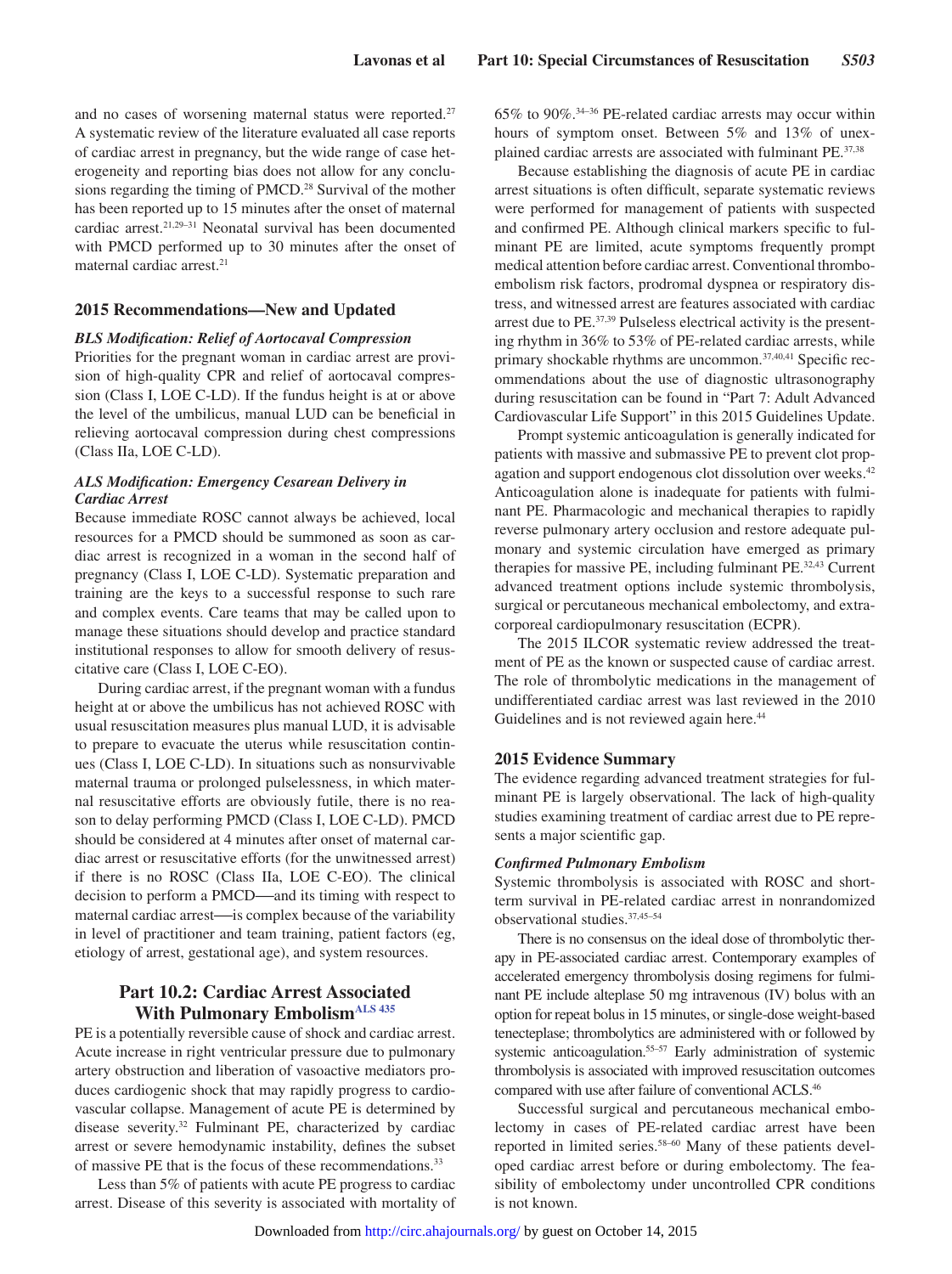# *Suspected Pulmonary Embolism*

No evidence is available to support or refute the effectiveness of empiric thrombolysis in suspected but unconfirmed PE.

# **2015 Recommendations—New and Updated**

# *ALS Modification: Confirmed Pulmonary Embolism*

In patients with confirmed PE as the precipitant of cardiac arrest, thrombolysis, surgical embolectomy, and mechanical embolectomy are reasonable emergency treatment options (Class IIa, LOE C-LD). Comparative data are not available to recommend one strategy over another. Patient location, local intervention options, and patient factors (including thrombolysis contraindications) are recognized elements to be considered. Thrombolysis can be beneficial even when chest compressions have been provided (Class IIa, LOE C-LD). Given the poor outcomes associated with fulminant PE in the absence of clot-directed therapy, standard contraindications to thrombolysis may be superseded by the need for potentially lifesaving intervention.

### *ALS Modifications: Suspected Pulmonary Embolism*

Thrombolysis may be considered when cardiac arrest is suspected to be caused by PE (Class IIb, LOE C-LD). There is no consensus on inclusion criteria (eg, risk factors, signs, or symptoms that constitute suspected PE), thrombolytic timing, drug, or dose in this situation. There are insufficient data on surgical and mechanical embolectomy to evaluate these therapies for cardiac arrest associated with suspected but unconfirmed PE.

# **Part 10.3: Cardiac or Respiratory Arrest Associated With Opioid Overdose[ALS 441,](https://volunteer.heart.org/apps/pico/Pages/PublicComment.aspx?q=441)[BLS 811,](https://volunteer.heart.org/apps/pico/Pages/PublicComment.aspx?q=811)[BLS 891](https://volunteer.heart.org/apps/pico/Pages/PublicComment.aspx?q=891)**

In the United States in 2013, 16235 people died of prescription opioid toxicity, and an additional 8257 died of heroin overdose.61,62 In the United States in 2012, opioid overdose became the leading cause of unintentional injurious death in people aged 25 to 60 years, accounting for more deaths than motor vehicle collisions.63 A majority of these deaths are associated with prescription opioids. Statistics are similar in Canada.64

Isolated opioid toxicity is associated with central nervous system (CNS) and respiratory depression that can progress to respiratory and cardiac arrest. Most opioid deaths involve the co-ingestion of multiple drugs or medical and mental health comorbidities.<sup>65-68</sup> In addition, methadone and propoxyphene can cause *torsades de pointes*, and cardiotoxicity has been reported with other opioids. $69-75$ Except in specific clinical settings (eg, unintended opioid overdose during a medical procedure), rescuers cannot be certain that the patient's clinical condition is due to opioidinduced CNS and respiratory depression toxicity alone, and might therefore misidentify opioid-associated cardiac arrest as unconsciousness or *vice versa*. This is particularly true in the first aid and BLS contexts, where determination of the presence or absence of a pulse is unreliable.<sup>76,77</sup> Any treatment recommendations intended for use in the first aid or BLS settings must therefore have benefit that exceeds harm

when applied to a mixed patient population that may include people with severe CNS and respiratory depression, respiratory arrest, and cardiac arrest.

In creating this 2015 Guidelines Update, the writing group considered the difficulty in accurately differentiating opioid-associated resuscitative emergencies from other causes of cardiac and respiratory arrest. Opioid-associated resuscitative emergencies are defined by the presence of cardiac arrest; respiratory arrest; or severe life-threatening instability (such as severe CNS or respiratory depression, hypotension, or cardiac arrhythmia) that is suspected to be due to opioid toxicity. The term "opioid-associated life-threatening emergency" is used for first aid and nonhealthcare providers.

Naloxone is a potent opioid receptor antagonist in the brain, spinal cord, and gastrointestinal system. Naloxone has an excellent safety profile and can rapidly reverse CNS and respiratory depression in a patient with an opioid-associated resuscitative emergency. Based on the rescuer's training and clinical circumstance, naloxone can be administered intravenously,78–81 intramuscularly,78,79,82 intranasally,80,82–86 or subcutaneously<sup>87</sup>; nebulized for inhalation<sup>88,89</sup>; or instilled into the bronchial tree via endotracheal tube.<sup>90</sup> Appropriate dose and concentrations differ by route.

There are no known harms or major clinical effects associated with the administration of naloxone in typical doses to patients who are not opioid-intoxicated or dependent. $91,92$ Naloxone administration may precipitate acute withdrawal syndrome in patients with opioid dependency, with signs and symptoms including hypertension, tachycardia, piloerection, vomiting, agitation, and drug cravings. These signs and symptoms are rarely life-threatening, and they may be minimized by using the lowest effective dose of naloxone.<sup>93</sup> Pulmonary edema has been reported with naloxone administration, but it also may be caused primarily by opioid toxicity.<sup>93</sup>

The ideal dose of naloxone is not known. In the 2010 Guidelines, an empiric starting dose of 0.04 to 0.4 mg IV or intramuscular (IM) was recommended to avoid provoking severe opioid withdrawal in patients with opioid dependency and to allow for consideration of a range of doses, depending on the clinical scenario.<sup>1</sup> Repeat doses or dose escalation to 2 mg IV or IM was recommended if the initial response was inadequate. Few comparative data exist about the appropriate dose of intranasal (IN) naloxone; most studies used a fixed dose of 2 mg, repeated in 3 to 5 minutes if necessary.80,82–86,94 Nebulized naloxone has been studied and well-tolerated in opioid-intoxicated patients at a dose of 2 mg diluted in 3 mL normal saline.<sup>88,89</sup> Regardless of the care setting and route of administration, the initial goal of therapy is to restore and maintain patent airway and ventilation, preventing respiratory and cardiac arrest, without provoking severe opioid withdrawal.

The 2015 ILCOR systematic review addressed the questions of whether opioid overdose response education (with or without naloxone distribution) improves outcomes related to opioid overdose and whether naloxone administration or any other therapy improves outcomes in the patients with opioidassociated cardio/respiratory arrest in the first aid, BLS, or ACLS settings.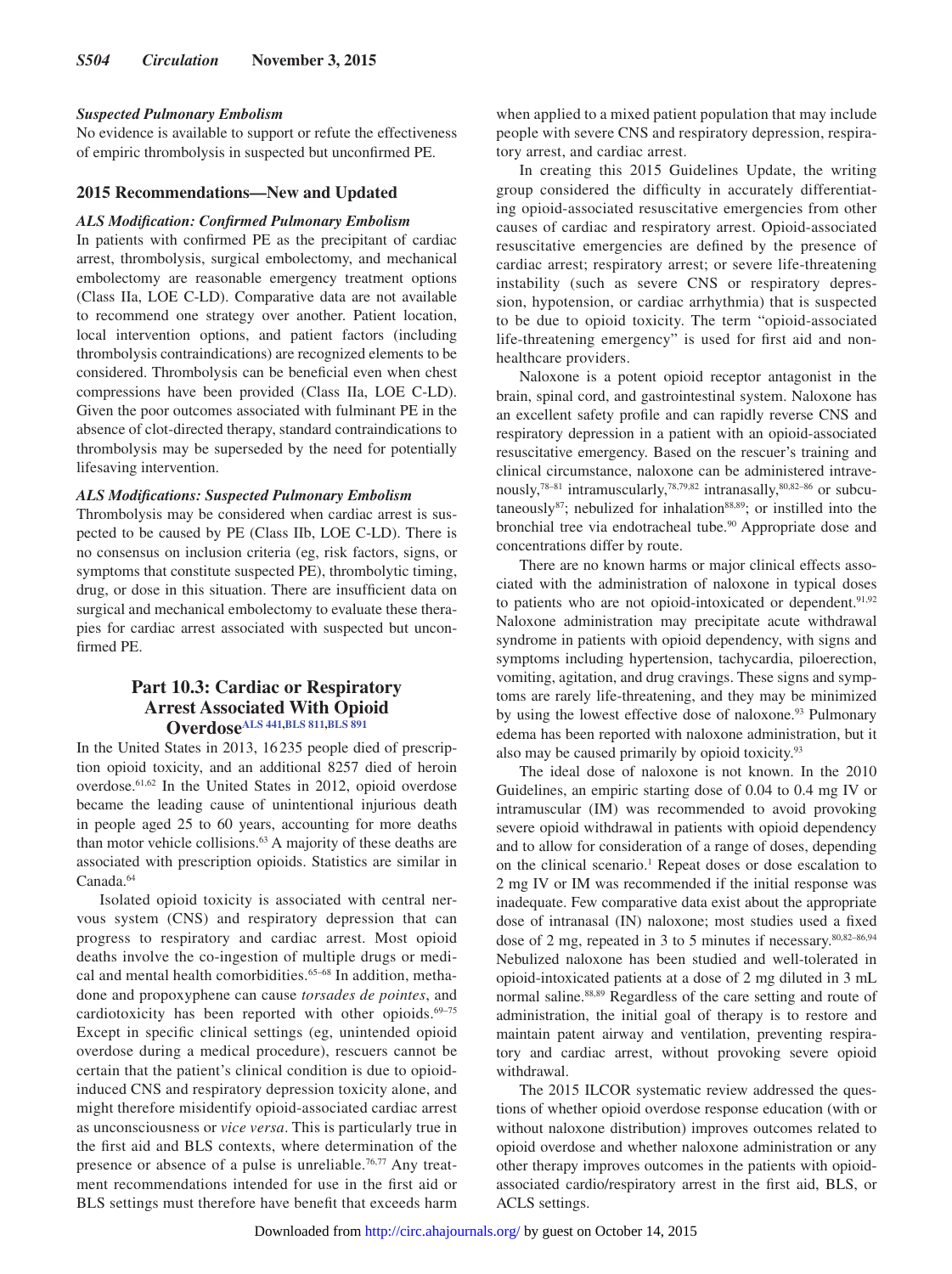# **2015 Evidence Summary**

# *Opioid Overdose Response Education and Naloxone Training and Distribution*

Several studies have shown that community-based opioid overdose response education and naloxone distribution programs are feasible and that naloxone administration occurs frequently by persons trained by these programs.<sup>95</sup> Because patients who have CNS and respiratory depression from opioid overdose cannot self-administer naloxone, naloxone is typically administered in the first aid setting by friends, family, or bystanders.<sup>96,97</sup>

In 2014, the US Food and Drug Administration approved of the use of a naloxone autoinjector by lay rescuers<sup>98</sup> as well as healthcare providers. Both the IM and IN<sup>95</sup> routes of administration have been successfully used in first aid settings, with commercially available devices or kits containing a naloxone vial or prefilled syringe and a nasal atomizer or other administration device. IM, IN, and nebulized routes of administration have also been used to treat opioid-associated resuscitative emergencies in the BLS and ACLS settings.79,80,88,99 Recent recommendations by an international working group called for uniform training standards based on simplified (first aid) resuscitation principles for community-based naloxone distribution programs.<sup>100</sup>

# *Administration of Naloxone in Opioid-Associated Resuscitation Emergencies*

#### *Respiratory Arrest*

Two clinical trials and 12 observational studies examined outcomes after naloxone treatment for opioid-induced respiratory arrest or severe CNS and respiratory depression. Of these, 5 studies compared routes of naloxone administration, 80,82,83,87,101 and 9 assessed the safety of naloxone use or were observational studies of naloxone use alone.<sup>79,102-109</sup> All studies reported improvement in level of consciousness and spontaneous breathing after naloxone administration in the majority of patients treated, and complication rates were low. No study compared resuscitation outcomes achieved with naloxone with those achieved through standard therapy alone (eg, manual or mechanical ventilation).

### *Cardiac Arrest*

One small observational study noted an improvement in cardiac rhythm in some patients after naloxone administration, but it did not compare outcomes in patients managed with and without naloxone administration.<sup>110</sup>

### **2015 Recommendations—New**

#### *Opioid Overdose Response Education and Naloxone Training and Distribution*

It is reasonable to provide opioid overdose response education, either alone or coupled with naloxone distribution and training, to persons at risk for opioid overdose (Class IIa, LOE C-LD). Some populations that may benefit from opioid overdose response interventions are listed in Table 1. It is reasonable to base this training on first aid and non–healthcare provider BLS recommendations rather than on more advanced practices intended for healthcare providers (Class IIa, LOE C-EO).

# **Table 1. Groups That May Benefit From Opioid Overdose Response Education and/or Naloxone Distribution and Training100,111–119**

- • Persons who abuse prescription opioids or heroin
- Patients who have required emergency care for opioid overdose
- • Patients enrolled in opioid dependence treatment programs, including methadone and buprenorphine maintenance programs, particularly at high-risk periods, such as induction or discharge
- Persons with a history of opioid abuse or dependence who are being released from prison
- Patients receiving prescription opioid therapy with risk factors for adverse effects
	- Coprescriptions of benzodiazepines or other sedatives
	- Ongoing alcohol use
	- High-dose prescription opioid therapy
- Persons living with or in frequent contact with those listed above

# *First Aid and Non–Healthcare Provider BLS Modification: Administration of Naloxone*

Although naloxone has no clear role in the management of confirmed cardiac arrest, first aid and other non-healthcare providers are not instructed to attempt to determine whether an unresponsive person is pulseless. Empiric administration of IM or IN naloxone to all unresponsive opioid-associated life-threatening emergency patients may be reasonable as an adjunct to standard first aid and non–healthcare provider BLS protocols (Class IIb, LOE C-EO). Standard resuscitation, including activation of emergency medical services, should not be delayed for naloxone administration. However, family members and friends of those known to be addicted to opiates are likely to have naloxone available and ready to use if someone known or suspected to be addicted to opiates is found unresponsive and not breathing normally or only gasping (see sequence in Figure 2). Victims who respond to naloxone administration should access advanced healthcare services (Class I, LOE C-EO).

# *Healthcare Provider BLS Modification: Administration of Naloxone*

#### *Respiratory Arrest*

For patients with known or suspected opioid overdose who have a definite pulse but no normal breathing or only gasping (ie, a respiratory arrest), in addition to providing standard BLS care, it is reasonable for appropriately trained BLS healthcare providers to administer IM or IN naloxone (Class IIa, LOE C-LD). For further information, see "Part 5: Adult Basic Life Support and Cardiopulmonary Resuscitation Quality."

### *Cardiac Arrest*

Patients with no definite pulse may be in cardiac arrest or may have an undetected weak or slow pulse. These patients should be managed as cardiac arrest patients. Standard resuscitative measures should take priority over naloxone administration (Class I, LOE C-EO), with a focus on high-quality CPR (compressions plus ventilation). It may be reasonable to administer IM or IN naloxone based on the possibility that the patient is not in cardiac arrest (Class IIb, LOE C-EO). Responders should not delay access to more-advanced medical services while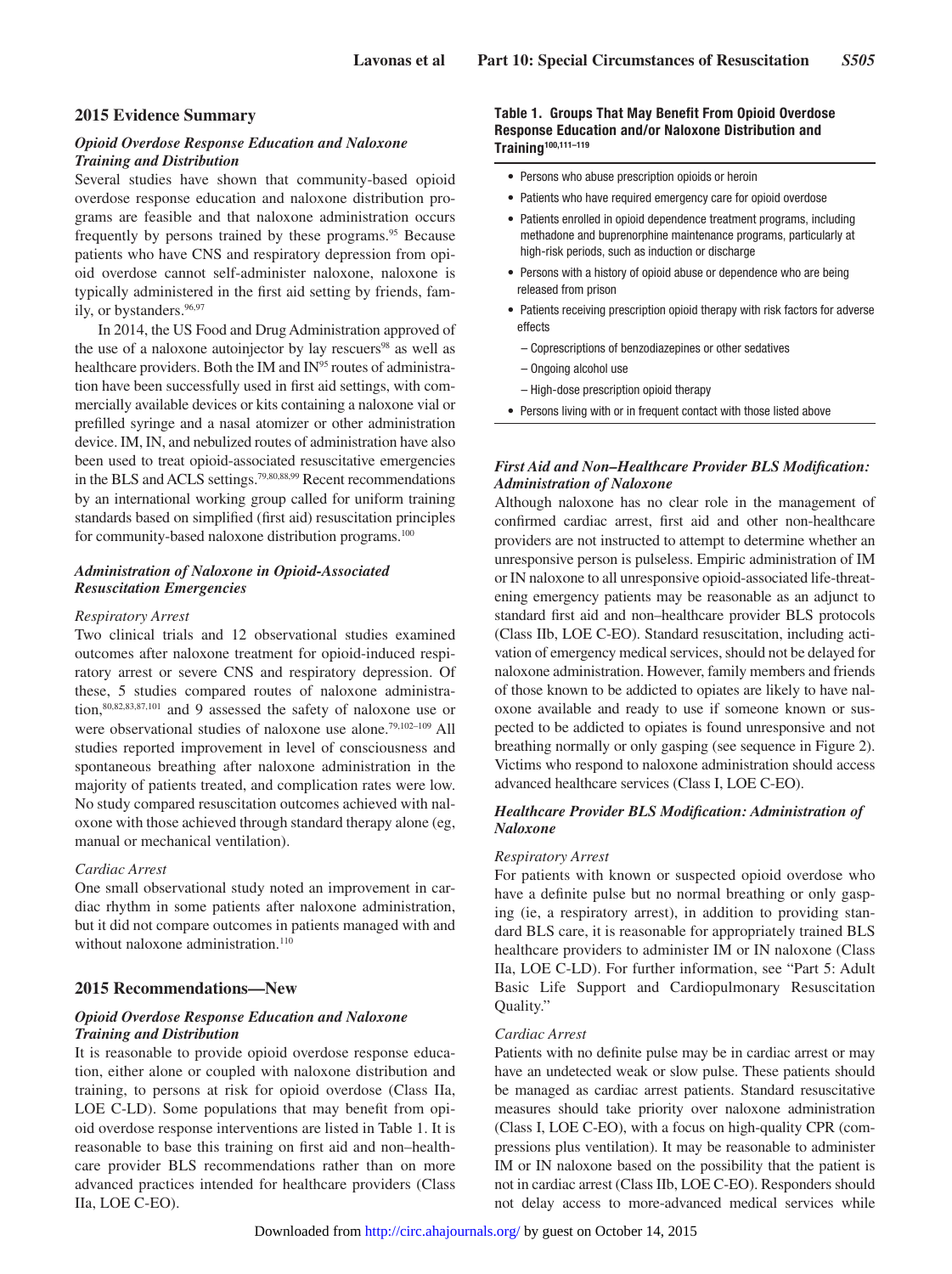#### Opioid-Associated Life-Threatening Emergency (Adult) Algorithm—New 2015



© 2015 American Heart Association \*CPR technique based on rescuer's level of training.

**Figure 2.** Opioid-Associated Life-Threatening Emergency (Adult) Algorithm.

awaiting the patient's response to naloxone or other interventions (Class I, LOE C-EO). Unless the patient refuses further care, victims who respond to naloxone administration should access advanced healthcare services (Class I, LOE C-EO).

# *ACLS Modification: Administration of Naloxone*

### *Respiratory Arrest*

ACLS providers should support ventilation and administer naloxone to patients with a perfusing cardiac rhythm and opioid-associated respiratory arrest or severe respiratory depression. Bag-mask ventilation should be maintained until spontaneous breathing returns, and standard ACLS measures should continue if return of spontaneous breathing does not occur (Class I, LOE C-LD).

### *Cardiac Arrest*

We can make no recommendation regarding the administration of naloxone in confirmed opioid-associated cardiac arrest. Patients with opioid-associated cardiac arrest are managed in accordance with standard ACLS practices.

### *Observation and Post-Resuscitation Care*

After ROSC or return of spontaneous breathing, patients should be observed in a healthcare setting until the risk of recurrent opioid toxicity is low and the patient's level of consciousness and vital signs have normalized (Class I, LOE C-LD). If recurrent opioid toxicity develops, repeated small doses or an infusion of naloxone can be beneficial in healthcare settings (Class IIa, LOE C-LD).

Patients who respond to naloxone administration may develop recurrent CNS and/or respiratory depression. Although abbreviated observation periods may be adequate for patients with fentanyl, morphine, or heroin overdose,<sup>102,109,120–123</sup> longer periods of observation may be required to safely discharge a patient with life-threatening overdose of a long-acting or sustained-release opioid.93,124,125

Naloxone administration in post–cardiac arrest care may be considered in order to achieve the specific therapeutic goals of reversing the effects of long-acting opioids (Class IIb, LOE C-EO).

# **Part 10.4: Role of Intravenous Lipid Emulsion Therapy in Management of Cardiac Arrest Due to Poisonin[gALS 834](https://volunteer.heart.org/apps/pico/Pages/PublicComment.aspx?q=834)**

The use of ILE therapy was first developed as a treatment for cardiac arrest resulting from the local anesthetic bupivacaine.126–128 Local anesthetics inhibit voltage at the cell membrane sodium channels, limiting action potential and the conduction of nerve signals. Local anesthetic systemic toxicity (LAST) can present with fulminant cardiovascular collapse that is refractory to standard resuscitative measures. A CNS toxicity phase (agitation evolving to frank seizures or CNS depression) may precede cardiovascular collapse. A recent review of peripheral nerve anesthetic blocks estimated the incidence of LAST equal to  $0.87/1000$  patients.<sup>129</sup> When a local anesthetic is administered, professional organizations recommend continuous neurologic and cardiovascular monitoring, dose fractionation, slow injection, concurrent use of an intravascular marker of systemic absorption (epinephrine 10 to 15 μg), and the use of ultrasound techniques. $130$ 

Administration of ILE creates a lipid compartment in the serum, reducing by sequestration the concentration of lipophilic medications in the tissues.131 Administration of ILE also increases cardiac inotropy by other mechanisms.132–134

Over time, common use of this modality has been expanded to include poisoning by other local anesthetics and other medications.135–138

The 2015 ILCOR systematic review addressed the question of whether administration of lipid emulsion improves outcomes for patients who develop cardiac arrest due to drug toxicity, including that caused by local anesthetics and other drugs.

### **2015 Evidence Summary**

To date, we identified no human studies that compared outcomes of patients in cardiac arrest treated with ILE plus supportive care versus supportive care alone. A small controlled trial of adults with poisoning from drugs other than local anesthetics showed a more rapid improvement in level of consciousness in the group that received ILE, but all patients survived in both groups.<sup>139</sup> Patients with glyphosate-surfactant herbicide ingestion treated with ILE had less hypotension and fewer arrhythmias than historic controls, but there was no difference in survival outcomes.140 Registry studies of patients receiving ILE are difficult to interpret because of a lack of comparison groups.141,142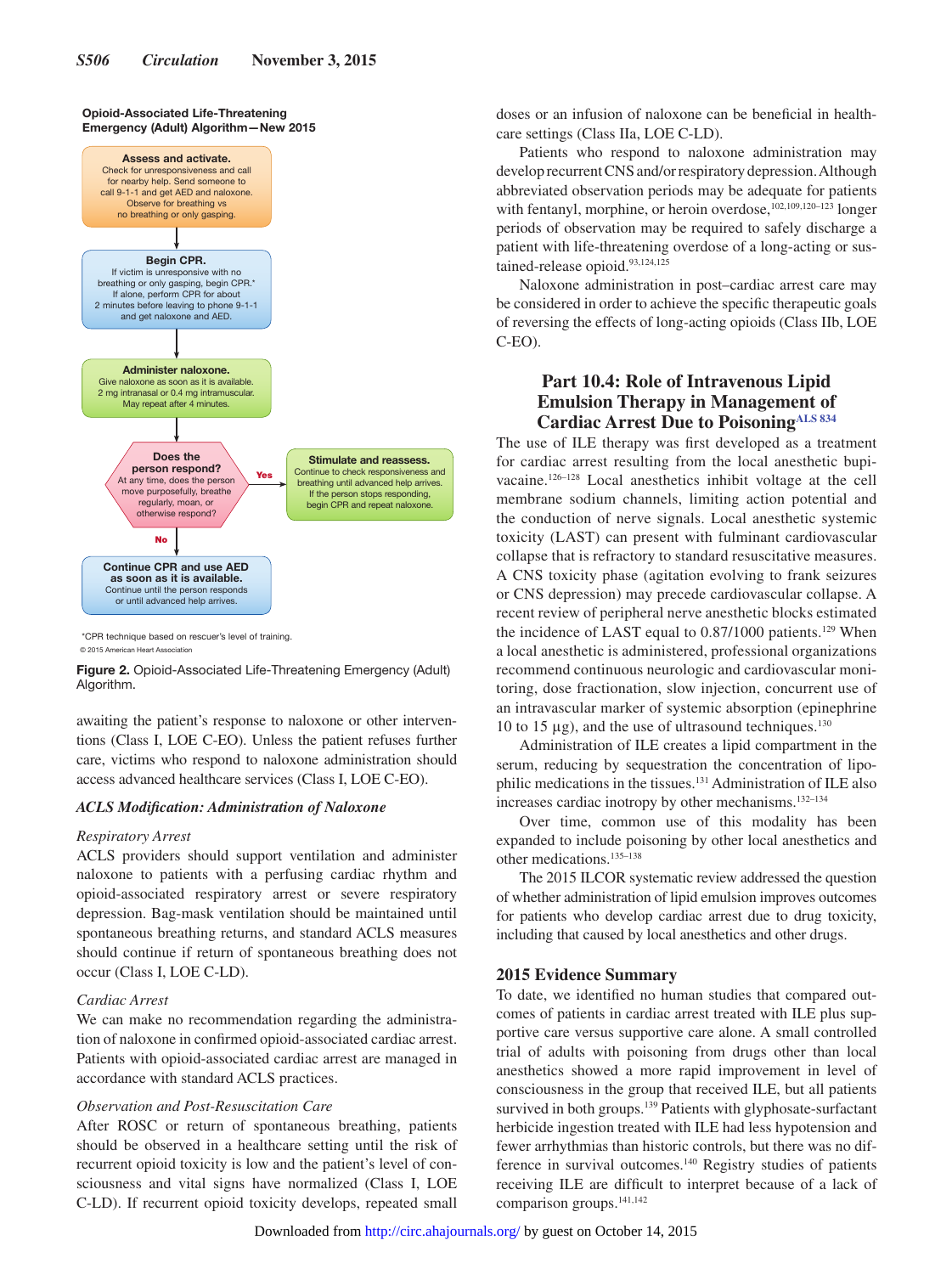Animal studies in rats consistently show a benefit of ILE in LAST caused by bupivacaine.<sup>137,143</sup> Studies are less consistently positive in porcine models of LAST and from poisoning by drugs other than local anesthetics.138 In a recent systematic review of human case reports, the majority (81/103) reported clinical improvement, such as ROSC, relief of hypotension, resolution of dysrhythmia, improved mental status, or termination of status epilepticus, after ILE administration.138 In this review, all 21 published cases of the use of ILE to treat LAST from bupivacaine demonstrated clinical improvement after ILE administration.

Comparative dose studies are not available. The most commonly reported strategy is to use a 20% emulsion of long-chain triglycerides, giving an initial bolus of 1.5 mL/kg lean body mass over 1 minute followed by an infusion of 0.25 mL/kg per minute for 30 to 60 minutes. The bolus can be repeated once or twice as needed for persistent cardiovascular collapse; the suggested maximum total dose is 10 mL/kg over the first hour.<sup>137,144–146</sup> The safety of prolonged infusions (beyond 1 hour) has not been established.<sup>147</sup>

The most common adverse effect of ILE therapy is interference with diagnostic laboratory testing<sup>148</sup>; rare cases of pancreatitis<sup>148</sup> and pulmonary changes similar to those observed with acute respiratory distress syndrome<sup>149</sup> have also been reported. There appear to be complex pharmacodynamic interactions between ILE and epinephrine given during resuscitation, and in some situations, treatment with ILE alters the effectiveness of epinephrine and vasopressin in animal resuscitation studies.150 Although some organizations recommend modification of the pharmacologic treatment of cardiac arrest after ILE administration,<sup>151,152</sup> there are no human data to support a modification in ACLS recommendations. More recently, concern has been raised that ILE administration may increase the absorption of lipophilic medications from the gastrointestinal tract<sup>153</sup> and interfere with the operation of venoarterial extracorporeal membrane oxygenation circuits.154

# **2015 Recommendations—New and Updated**

### *ACLS Modifications*

It may be reasonable to administer ILE, concomitant with standard resuscitative care, to patients with local anesthetic systemic toxicity and particularly to patients who have premonitory neurotoxicity or cardiac arrest due to bupivacaine toxicity (Class IIb, LOE C-EO). It may be reasonable to administer ILE to patients with other forms of drug toxicity who are failing standard resuscitative measures (Class IIb, LOE C-EO).

# **Part 10.5: Cardiac Arrest During Percutaneous Coronary Intervention[ALS 479](https://volunteer.heart.org/apps/pico/Pages/PublicComment.aspx?q=479)**

Cardiac arrest during PCI is rare, occurring in approximately 1.3% of catheterization procedures.155,156 Although the risk of cardiac arrest during PCI is present in both elective and emergency procedures, the incidence is higher in emergency cases.157

In general, patients who develop cardiac arrest during PCI have superior outcomes to patients in cardiac arrest that occurs in other settings, including in-hospital units.158 Many patients will respond to standard ACLS resuscitation, including high-quality CPR and rapid defibrillation. Rapid defibrillation (within 1 minute) is associated with survival to hospital discharge rates as high as  $100\%$  in this population.<sup>159</sup>

A subset of patients who develop cardiac arrest during PCI will require prolonged resuscitation efforts. Providing effective prolonged resuscitation in the catheterization laboratory has unique challenges, and a number of interventions and adjuncts for management of cardiac arrest during PCI have been described. Inconsistent availability and lack of comparative studies limit recommendations of one approach over another.

The 2015 ILCOR systematic review addressed the question of whether any special interventions or changes in care, compared with standard ACLS resuscitation alone, can improve outcomes in patients who develop cardiac arrest during PCI.

There are a number of mechanical devices available to provide hemodynamic support during cardiac catheterization in high-risk patients presenting with cardiogenic shock. The use of these devices in cardiogenic shock was not reviewed by ILCOR in 2015. Therefore, the *2015 AHA Guidelines Update for CPR and ECC* does not make recommendations on the use of mechanical support devices in patients presenting in cardiogenic shock who undergo PCI. Recent recommendations for the use of mechanical support devices in these situations can be found in the *2013 American College of Cardiology Foundation (ACCF)/AHA Guideline for the Management of ST-Elevation Myocardial Infarction*. 160

# **2015 Evidence Summary**

The feasibility of using mechanical CPR devices during PCI has been demonstrated in both animal<sup>161</sup> and human<sup>162–165</sup> studies. No comparative studies have examined the use of mechanical CPR devices compared with manual chest compressions during PCI procedures. However, a number of case reports<sup>161,162,166</sup> and case series<sup>164,165</sup> have reported the use of mechanical CPR devices to facilitate prolonged resuscitation in patients who have a cardiac arrest during PCI. One study demonstrated that the use of a mechanical CPR device for cardiac arrest during PCI was feasible; however, no patients survived to hospital discharge.<sup>164</sup> Other studies have reported good patient outcomes, including ROSC, survival to discharge, and functional outcome at hospital discharge, after use of mechanical devices in resuscitation from cardiac arrest during PCI.161,165 Mechanical CPR devices may also allow the use of fluoroscopy during chest compressions without direct irradiation of personnel.

Patients in cardiogenic shock or with other high-risk features (eg, multivessel coronary disease) may be at increased risk for adverse outcomes during or after PCI. Ventricular assist devices, intraaortic balloon pumps (IABP), and ECPR are all rescue treatment options available to support circulation and permit completion of the PCI. Not all interventions are available or can be rapidly deployed in all centers.

Rapid initiation of ECPR or cardiopulmonary bypass is associated with good patient outcomes in patients with hemodynamic collapse and cardiac arrest in the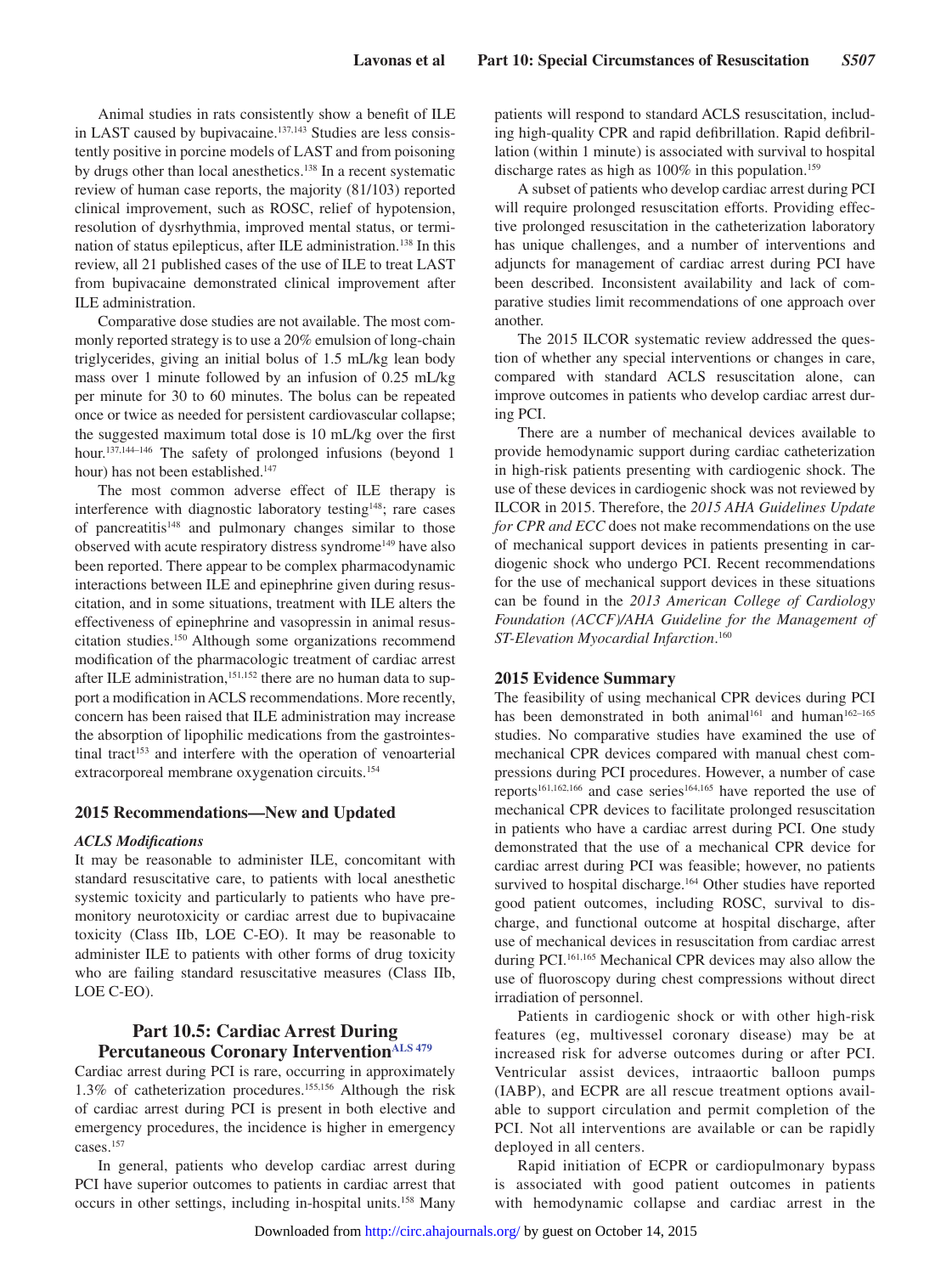catheterization lab.167–173 The use of ECPR is also feasible and associated with good outcomes when used as a bridge to coronary artery bypass grafting.<sup>167,173–175</sup> The combination of ECPR and IABP has been associated with increased survival when compared with IABP alone for patients who present with cardiogenic shock, including those who have a cardiac arrest while undergoing PCI.168,172,176 Available observational studies often implement ECPR 20 to 30 minutes after cardiac arrest.<sup>168,170</sup>

IABP counterpulsation increases coronary perfusion, decreases myocardial oxygen demand, and improves hemodynamics in cardiogenic shock states, but it is not associated with improved patient survival in cardiogenic shock.<sup>177–185</sup> The role of IABP in patients who have a cardiac arrest in the catheterization laboratory is not known.

Several case series have reported on the use of emergency coronary artery bypass graft surgery after failed PCI.<sup>186,187</sup> In patients with cardiogenic shock or cardiac arrest and failed PCI, mechanical CPR devices and/or ECPR have been used as rescue bridges to coronary artery bypass graft. Although no comparison studies have examined the use of this therapy as an adjunct to PCI, survival to hospital discharge rates as high as 64% have been reported.167,168,173,175

# **2015 Recommendations—New and Updated**

#### *ACLS Modifications*

It may be reasonable to use mechanical CPR devices to provide chest compressions to patients in cardiac arrest during PCI (Class IIb, LOE C-EO).

It may be reasonable to use ECPR as a rescue treatment when initial therapy is failing for cardiac arrest that occurs during PCI (Class IIb, LOE C-LD). Because patients can remain on ECPR support for extended periods of time without possibility of recovery, practical and ethical considerations must be taken into account in determining which victims of cardiac arrest should receive ECPR support. Institutional guidelines should include the selection of appropriate candidates for use of mechanical support devices to ensure that these devices are used as a bridge to recovery, surgery or transplant, or other device (Class I, LOE C-EO).

Due to a lack of comparative studies, it is not possible to recommend one approach (manual CPR, mechanical CPR, or ECPR) over another when options exist.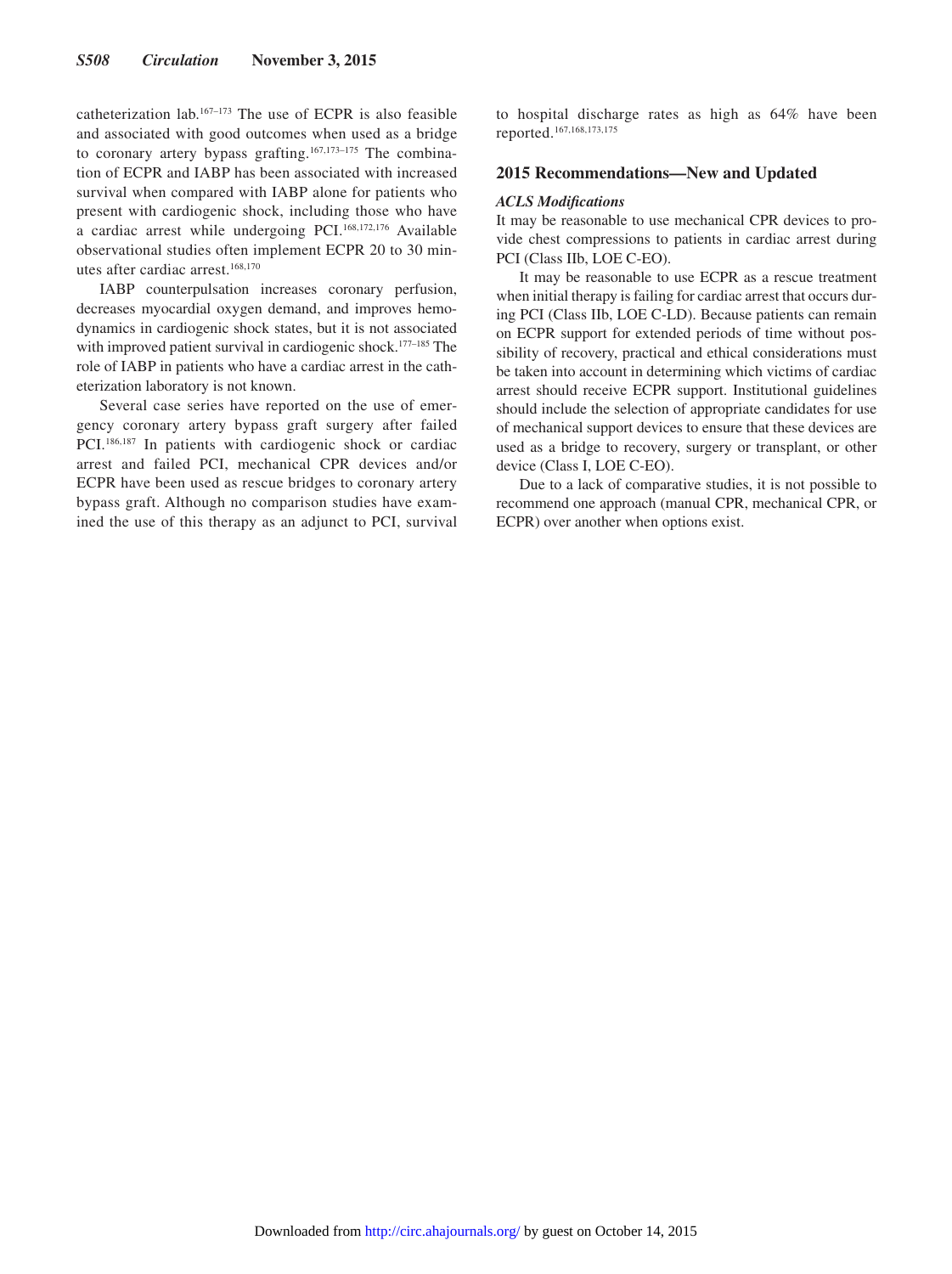# **Disclosures**

| Writing<br>Group<br>Member                 | Employment                                                                                | Research<br>Grant                                | <b>Other</b><br>Research<br>Support | Speakers'<br>Bureau/<br>Honoraria | <b>Expert Witness</b>                                                                                            | Ownership<br>Interest | Consultant/<br>Advisory<br>Board  | Other                                                                                      |
|--------------------------------------------|-------------------------------------------------------------------------------------------|--------------------------------------------------|-------------------------------------|-----------------------------------|------------------------------------------------------------------------------------------------------------------|-----------------------|-----------------------------------|--------------------------------------------------------------------------------------------|
| Eric J.<br>Lavonas                         | Rocky Mountain Poison<br>& Drug Center; Denver<br><b>Health and Hospital</b><br>Authority | None                                             | None                                | None                              | None                                                                                                             | None                  | None                              | <b>BTG</b> International,<br>Inc. - relationship<br>between<br><b>Employer and</b><br>BTG+ |
| lan R.<br>Drennan                          | St. Michael's Hospital<br>Rescu                                                           | None                                             | None                                | None                              | None                                                                                                             | None                  | None                              | None                                                                                       |
| Andrea<br>Gabrielli                        | University of Florida<br><b>College of Medicine</b>                                       | None                                             | None                                | None                              | For intraoperative cardiac<br>ischemia*                                                                          | None                  | None                              | None                                                                                       |
| Alan C.<br>Heffner                         | <b>UNC School of</b><br>Medicine                                                          | None                                             | None                                | Edwards<br>Lifesciences*          | Defense and plaintiff<br>consultant and causation<br>expert in cases focused<br>on airway management<br>and CPR* | None                  | None                              | None                                                                                       |
| Christopher<br>0. Hoyte                    | University of Colorado<br><b>School of Medicine</b>                                       | None                                             | None                                | None                              | None                                                                                                             | None                  | None                              | None                                                                                       |
| Aaron M.<br><b>Orkin</b>                   | University of Toronto                                                                     | Canadian<br>Institutes<br>of Health<br>Research* | None                                | None                              | None                                                                                                             | None                  | None                              | <b>Remote Health</b><br>Initiative*                                                        |
| Kelly N.<br>Sawyer                         | <b>William Beaumont</b><br>Hospital                                                       | None                                             | None                                | None                              | None                                                                                                             | None                  | None                              | None                                                                                       |
| <b>Consultant</b><br>Michael W.<br>Donnino | <b>Beth Israel Deaconess</b><br><b>Med Center</b>                                         | None                                             | None                                | None                              | None                                                                                                             | None                  | American<br>Heart<br>Association+ | None                                                                                       |

#### **Part 10: Special Circumstances of Resuscitation: 2015 Guidelines Update Writing Group Disclosures**

This table represents the relationships of writing group members that may be perceived as actual or reasonably perceived conflicts of interest as reported on the Disclosure Questionnaire, which all members of the writing group are required to complete and submit. A relationship is considered to be "significant" if (a) the person receives \$10 000 or more during any 12-month period, or 5% or more of the person's gross income; or (b) the person owns 5% or more of the voting stock or share of the entity, or owns \$10 000 or more of the fair market value of the entity. A relationship is considered to be "modest" if it is less than "significant" under the preceding definition.

\*Modest.

†Significant.

# **Appendix**

# **2015 Guidelines Update: Part 10 Recommendations**

| Year Last<br>Reviewed | Topic                                              | Recommendation                                                                                                                                                                                                                                                                                                         | Comments     |
|-----------------------|----------------------------------------------------|------------------------------------------------------------------------------------------------------------------------------------------------------------------------------------------------------------------------------------------------------------------------------------------------------------------------|--------------|
| 2015                  | <b>Cardiac Arrest Associated With</b><br>Pregnancy | Priorities for the pregnant woman in cardiac arrest are provision of high-quality<br>CPR and relief of aortocaval compression (Class I, LOE C-LD).                                                                                                                                                                     | new for 2015 |
| 2015                  | <b>Cardiac Arrest Associated With</b><br>Pregnancy | If the fundus height is at or above the level of the umbilicus, manual LUD can be<br>beneficial in relieving aortocaval compression during chest compressions (Class<br>Ila, LOE C-LD).                                                                                                                                | new for 2015 |
| 2015                  | <b>Cardiac Arrest Associated With</b><br>Pregnancy | Because immediate ROSC cannot always be achieved, local resources for a<br>PMCD should be summoned as soon as cardiac arrest is recognized in a woman<br>in the second half of pregnancy (Class I, LOE C-LD).                                                                                                          | new for 2015 |
| 2015                  | <b>Cardiac Arrest Associated With</b><br>Pregnancy | Systematic preparation and training are the keys to a successful response to<br>such rare and complex events. Care teams that may be called upon to manage<br>these situations should develop and practice standard institutional responses to<br>allow for smooth delivery of resuscitative care (Class I, LOE C-EO). | new for 2015 |
|                       |                                                    |                                                                                                                                                                                                                                                                                                                        | (Continued)  |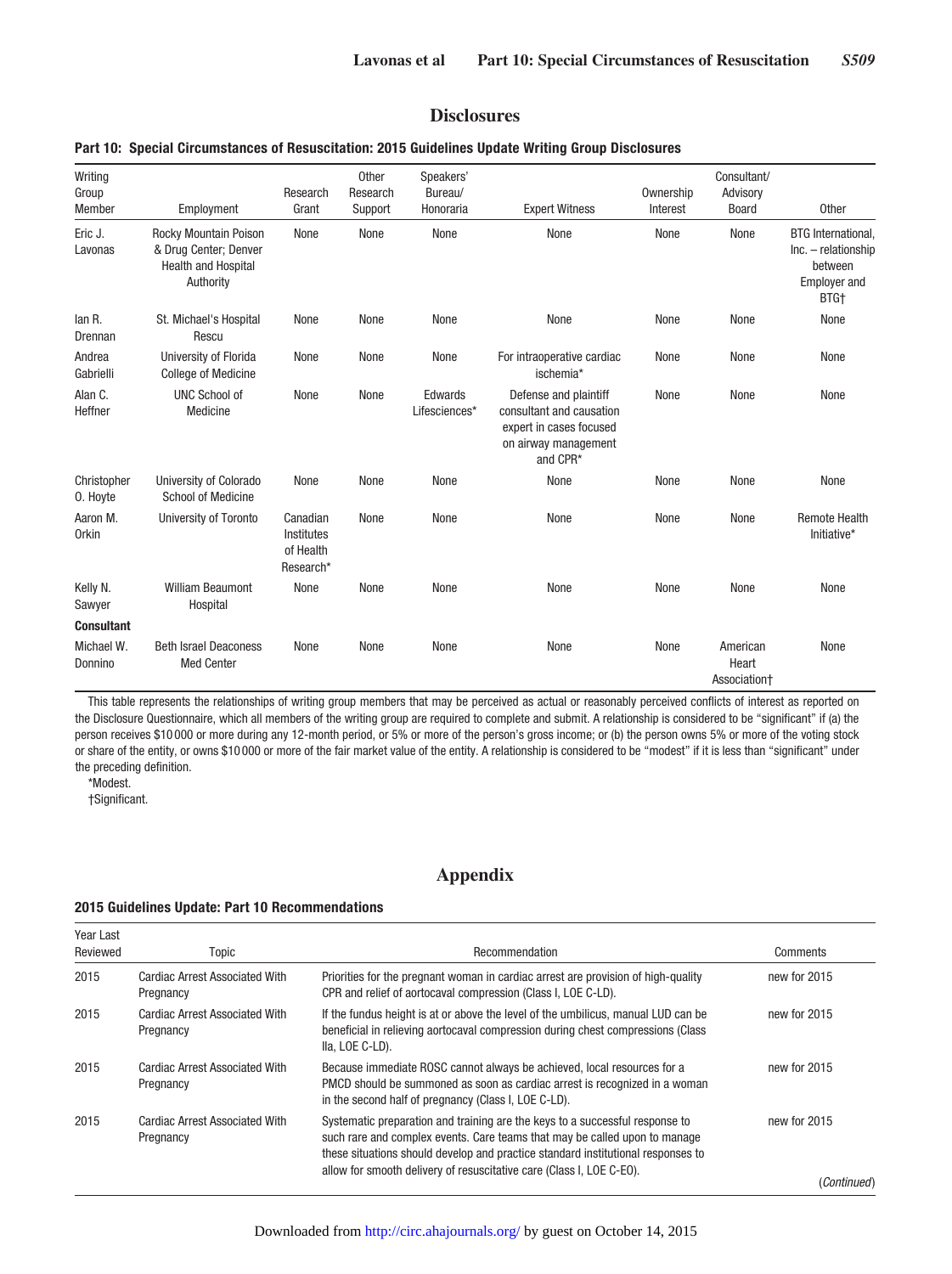| Year Last<br>Reviewed | Topic                                                                   | Recommendation                                                                                                                                                                                                                                                                                                                     | Comments         |
|-----------------------|-------------------------------------------------------------------------|------------------------------------------------------------------------------------------------------------------------------------------------------------------------------------------------------------------------------------------------------------------------------------------------------------------------------------|------------------|
| 2015                  | <b>Cardiac Arrest Associated With</b><br>Pregnancy                      | During cardiac arrest, if the pregnant woman with a fundus height at or above<br>the umbilicus has not achieved ROSC with usual resuscitation measures plus<br>manual LUD, it is advisable to prepare to evacuate the uterus while resuscitation<br>continues (Class I, LOE C-LD).                                                 | new for 2015     |
| 2015                  | <b>Cardiac Arrest Associated With</b><br>Pregnancy                      | In situations such as nonsurvivable maternal trauma or prolonged<br>pulselessness, in which maternal resuscitative efforts are obviously futile, there<br>is no reason to delay performing PMCD (Class I, LOE C-LD).                                                                                                               | new for 2015     |
| 2015                  | <b>Cardiac Arrest Associated With</b><br>Pregnancy                      | PMCD should be considered at 4 minutes after onset of maternal cardiac arrest<br>or resuscitative efforts (for the unwitnessed arrest) if there is no ROSC (Class IIa,<br>LOE C-EO).                                                                                                                                               | updated for 2015 |
| 2015                  | <b>Cardiac Arrest Associated With</b><br><b>Pulmonary Embolism</b>      | In patients with confirmed PE as the precipitant of cardiac arrest, thrombolysis,<br>surgical embolectomy, and mechanical embolectomy are reasonable emergency<br>treatment options (Class IIa, LOE C-LD).                                                                                                                         | new for 2015     |
| 2015                  | <b>Cardiac Arrest Associated With</b><br><b>Pulmonary Embolism</b>      | Thrombolysis can be beneficial even when chest compressions have been<br>provided (Class IIa, LOE C-LD).                                                                                                                                                                                                                           | new for 2015     |
| 2015                  | <b>Cardiac Arrest Associated With</b><br><b>Pulmonary Embolism</b>      | Thrombolysis may be considered when cardiac arrest is suspected to be caused<br>by PE (Class IIb, LOE C-LD).                                                                                                                                                                                                                       | updated for 2015 |
| 2015                  | <b>Cardiac or Respiratory Arrest</b><br>Associated With Opioid Overdose | It is reasonable to provide opioid overdose response education, either alone or<br>coupled with naloxone distribution and training, to persons at risk for opioid<br>overdose (Class IIa, LOE C-LD).                                                                                                                               | new for 2015     |
| 2015                  | <b>Cardiac or Respiratory Arrest</b><br>Associated With Opioid Overdose | It is reasonable to base this training on first aid and non-healthcare provider<br>BLS recommendations rather than on more advanced practices intended for<br>healthcare providers (Class IIa, LOE C-EO).                                                                                                                          | new for 2015     |
| 2015                  | <b>Cardiac or Respiratory Arrest</b><br>Associated With Opioid Overdose | Empiric administration of IM or IN naloxone to all unresponsive opioid-<br>associated life-threatening emergency patients may be reasonable as an<br>adjunct to standard first aid and non-healthcare provider BLS protocols (Class<br>IIb, LOE C-EO).                                                                             | new for 2015     |
| 2015                  | <b>Cardiac or Respiratory Arrest</b><br>Associated With Opioid Overdose | Victims who respond to naloxone administration should access advanced<br>healthcare services (Class I, LOE C-EO).                                                                                                                                                                                                                  | new for 2015     |
| 2015                  | <b>Cardiac or Respiratory Arrest</b><br>Associated With Opioid Overdose | For patients with known or suspected opioid overdose who have a definite pulse<br>but no normal breathing or only gasping (ie, a respiratory arrest), in addition<br>to providing standard BLS care, it is reasonable for appropriately trained BLS<br>healthcare providers to administer IM or IN naloxone (Class IIa, LOE C-LD). | new for 2015     |
| 2015                  | <b>Cardiac or Respiratory Arrest</b><br>Associated With Opioid Overdose | Standard resuscitative measures should take priority over naloxone<br>administration (Class I, LOE C-EO), with a focus on high-quality CPR<br>(compressions plus ventilation).                                                                                                                                                     | new for 2015     |
| 2015                  | <b>Cardiac or Respiratory Arrest</b><br>Associated With Opioid Overdose | It may be reasonable to administer IM or IN naloxone based on the possibility<br>that the patient is not in cardiac arrest (Class IIb, LOE C-EO).                                                                                                                                                                                  | new for 2015     |
| 2015                  | <b>Cardiac or Respiratory Arrest</b><br>Associated With Opioid Overdose | Responders should not delay access to more-advanced medical services<br>while awaiting the patient's response to naloxone or other interventions<br>(Class I, LOE C-EO).                                                                                                                                                           | new for 2015     |
| 2015                  | <b>Cardiac or Respiratory Arrest</b><br>Associated With Opioid Overdose | Unless the patient refuses further care, victims who respond to naloxone<br>administration should access advanced healthcare services (Class I, LOE C-EO).                                                                                                                                                                         | new for 2015     |
| 2015                  | <b>Cardiac or Respiratory Arrest</b><br>Associated With Opioid Overdose | Bag-mask ventilation should be maintained until spontaneous breathing<br>returns, and standard ACLS measures should continue if return of spontaneous<br>breathing does not occur (Class I, LOE C-LD).                                                                                                                             | new for 2015     |
| 2015                  | <b>Cardiac or Respiratory Arrest</b><br>Associated With Opioid Overdose | After ROSC or return of spontaneous breathing, patients should be observed<br>in a healthcare setting until the risk of recurrent opioid toxicity is low and<br>the patient's level of consciousness and vital signs have normalized (Class<br>I, LOE $C$ -LD $)$ .                                                                | new for 2015     |
| 2015                  | <b>Cardiac or Respiratory Arrest</b><br>Associated With Opioid Overdose | If recurrent opioid toxicity develops, repeated small doses or an infusion of<br>naloxone can be beneficial in healthcare settings (Class IIa, LOE C-LD).                                                                                                                                                                          | new for 2015     |
| 2015                  | <b>Cardiac or Respiratory Arrest</b><br>Associated With Opioid Overdose | Naloxone administration in post-cardiac arrest care may be considered in order<br>to achieve the specific therapeutic goals of reversing the effects of long-acting<br>opioids (Class IIb, LOE C-EO).                                                                                                                              | new for 2015     |
|                       |                                                                         |                                                                                                                                                                                                                                                                                                                                    | (Continued)      |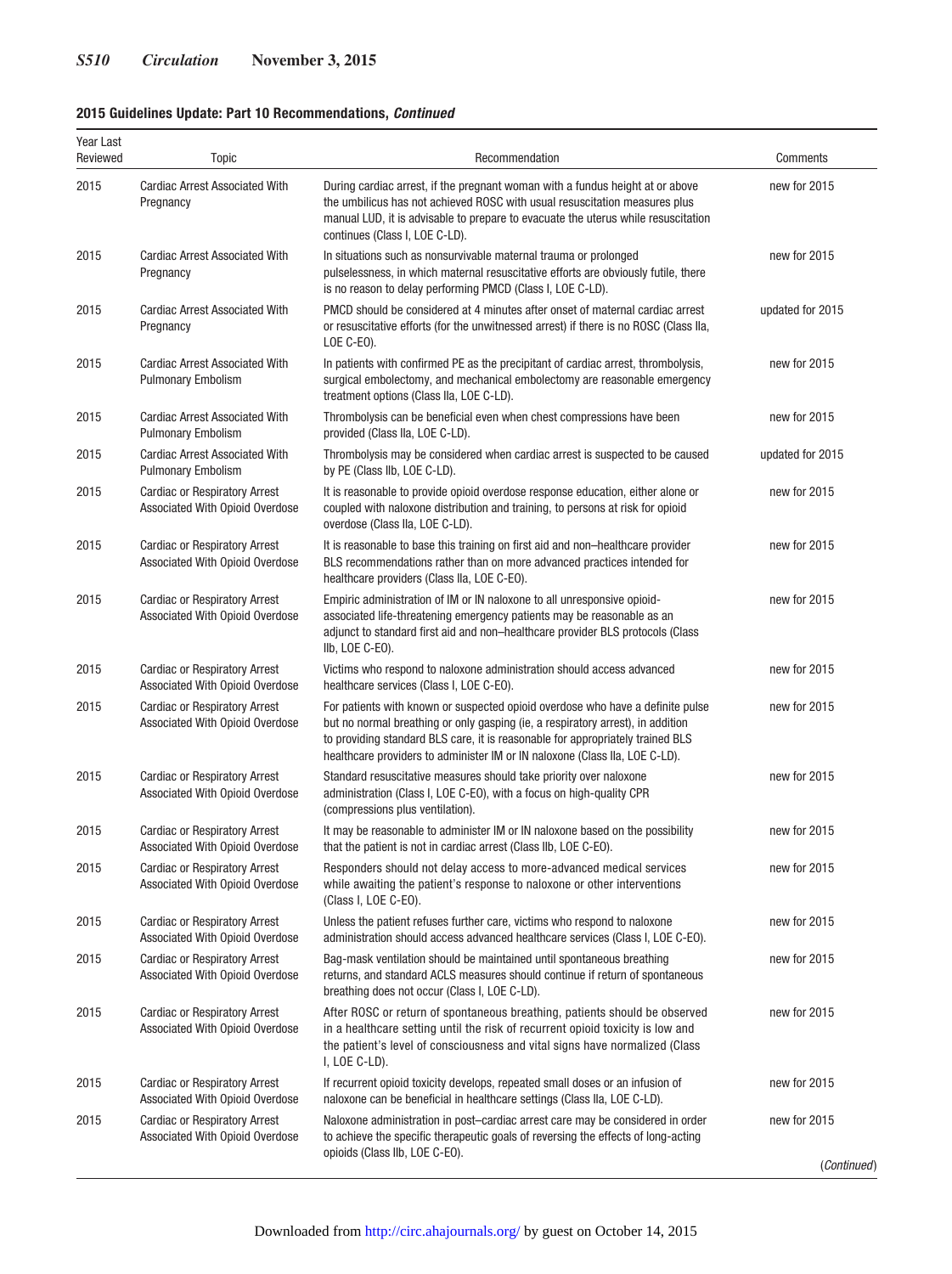| Year Last<br>Reviewed | Topic                                                                                             | Recommendation                                                                                                                                                                                                                                                                          | Comments             |
|-----------------------|---------------------------------------------------------------------------------------------------|-----------------------------------------------------------------------------------------------------------------------------------------------------------------------------------------------------------------------------------------------------------------------------------------|----------------------|
| 2015                  | Role of Intravenous Lipid Emulsion<br>Therapy in Management of<br>Cardiac Arrest Due to Poisoning | It may be reasonable to administer ILE, concomitant with standard resuscitative<br>care, to patients with local anesthetic systemic toxicity and particularly<br>to patients who have premonitory neurotoxicity or cardiac arrest due to<br>bupivacaine toxicity (Class IIb, LOE C-EO). | updated for 2015     |
| 2015                  | Role of Intravenous Lipid Emulsion<br>Therapy in Management of<br>Cardiac Arrest Due to Poisoning | It may be reasonable to administer ILE to patients with other forms of drug<br>toxicity who are failing standard resuscitative measures (Class IIb, LOE C-EO).                                                                                                                          | new for 2015         |
| 2015                  | <b>Cardiac Arrest During</b><br>Percutaneous Coronary<br>Intervention                             | It may be reasonable to use mechanical CPR devices to provide chest<br>compressions to patients in cardiac arrest during PCI (Class IIb, LOE C-EO).                                                                                                                                     | updated for 2015     |
| 2015                  | <b>Cardiac Arrest During</b><br>Percutaneous Coronary<br>Intervention                             | It may be reasonable to use ECPR as a rescue treatment when initial therapy is<br>failing for cardiac arrest that occurs during PCI (Class IIb, LOE C-LD).                                                                                                                              | new for 2015         |
| 2015                  | <b>Cardiac Arrest During</b><br>Percutaneous Coronary<br>Intervention                             | Institutional guidelines should include the selection of appropriate candidates for<br>use of mechanical support devices to ensure that these devices are used as a<br>bridge to recovery, surgery or transplant, or other device (Class I, LOE C-EO).                                  | new for 2015         |
| Situations."          |                                                                                                   | The following recommendations were not reviewed in 2015. For more information, see the 2010 AHA Guidelines for CPR and ECC, "Part 12: Cardiac Arrest in Special                                                                                                                         |                      |
| 2010                  | <b>Cardiac Arrest Associated</b><br>With Asthma                                                   | Therefore, since the effects of auto-PEEP in an asthmatic patient with cardiac<br>arrest are likely quite severe, a ventilation strategy of low respiratory rate and<br>tidal volume is reasonable (Class IIa, LOE C).                                                                  | not reviewed in 2015 |
| 2010                  | <b>Cardiac Arrest Associated</b><br>With Asthma                                                   | During arrest a brief disconnection from the bag mask or ventilator may be<br>considered, and compression of the chest wall to relieve air-trapping can be<br>effective (Class IIa, LOE C).                                                                                             | not reviewed in 2015 |
| 2010                  | <b>Cardiac Arrest Associated</b><br>With Asthma                                                   | For all asthmatic patients with cardiac arrest, and especially for patients in<br>whom ventilation is difficult, the possible diagnosis of a tension pneumothorax<br>should be considered and treated (Class I, LOE C).                                                                 | not reviewed in 2015 |
| 2010                  | <b>Cardiac Arrest Associated</b><br><b>With Anaphylaxis</b>                                       | Given the potential for the rapid development of oropharyngeal or laryngeal<br>edema, immediate referral to a health professional with expertise in advanced<br>airway placement is recommended (Class I, LOE C).                                                                       | not reviewed in 2015 |
| 2010                  | <b>Cardiac Arrest Associated</b><br>With Anaphylaxis                                              | Epinephrine should be administered early by IM injection to all patients with<br>signs of a systemic allergic reaction, especially hypotension, airway swelling, or<br>difficulty breathing (Class I, LOE C).                                                                           | not reviewed in 2015 |
| 2010                  | <b>Cardiac Arrest Associated</b><br><b>With Anaphylaxis</b>                                       | The recommended dose is 0.2 to 0.5 mg $(1:1000)$ IM to be repeated every 5 to<br>15 minutes in the absence of clinical improvement (Class I, LOE C).                                                                                                                                    | not reviewed in 2015 |
| 2010                  | <b>Cardiac Arrest Associated</b><br>With Anaphylaxis                                              | In both anaphylaxis and cardiac arrest the immediate use of an epinephrine<br>autoinjector is recommended if available (Class I, LOE C).                                                                                                                                                | not reviewed in 2015 |
| 2010                  | <b>Cardiac Arrest Associated</b><br>With Anaphylaxis                                              | Planning for advanced airway management, including a surgical airway, is<br>recommended (Class I, LOE C).                                                                                                                                                                               | not reviewed in 2015 |
| 2010                  | <b>Cardiac Arrest Associated</b><br>With Anaphylaxis                                              | Vasogenic shock from anaphylaxis may require aggressive fluid resuscitation (Class<br>Ila, LOE C).                                                                                                                                                                                      | not reviewed in 2015 |
| 2010                  | <b>Cardiac Arrest Associated</b><br>With Anaphylaxis                                              | When an IV line is in place, it is reasonable to consider the IV route as an alternative<br>to IM administration of epinephrine in anaphylactic shock (Class IIa, LOE C).                                                                                                               | not reviewed in 2015 |
| 2010                  | <b>Cardiac Arrest Associated</b><br>With Anaphylaxis                                              | Because fatal overdose of epinephrine has been reported, close hemodynamic<br>monitoring is recommended (Class I, LOE B).                                                                                                                                                               | not reviewed in 2015 |
| 2010                  | <b>Cardiac Arrest Associated</b><br><b>With Anaphylaxis</b>                                       | IV infusion of epinephrine is a reasonable alternative to IV boluses for treatment<br>of anaphylaxis in patients not in cardiac arrest (Class IIa, LOE C)                                                                                                                               | not reviewed in 2015 |
| 2010                  | <b>Cardiac Arrest Associated</b><br><b>With Anaphylaxis</b>                                       | Alternative vasoactive drugs (vasopressin, norepinephrine, methoxamine, and<br>metaraminol) may be considered in cardiac arrest secondary to anaphylaxis that<br>does not respond to epinephrine (Class IIb, LOE C).                                                                    | not reviewed in 2015 |
| 2010                  | <b>Cardiac Arrest Associated</b><br><b>With Anaphylaxis</b>                                       | Adjuvant use of antihistamines (H1 and H2 antagonist), inhaled β-adrenergic agents, and<br>IV corticosteroids has been successful in management of the patient with anaphylaxis<br>and may be considered in cardiac arrest due to anaphylaxis (Class IIb, LOE C).                       | not reviewed in 2015 |
| 2010                  | <b>Cardiac Arrest Associated</b><br><b>With Anaphylaxis</b>                                       | Cardiopulmonary bypass has been successful in isolated case reports of<br>anaphylaxis followed by cardiac arrest. Use of these advanced techniques may<br>be considered in clinical situations where the required professional skills and                                               | not reviewed in 2015 |
|                       |                                                                                                   | equipment are immediately available (Class IIb, LOE C).                                                                                                                                                                                                                                 | (Continued)          |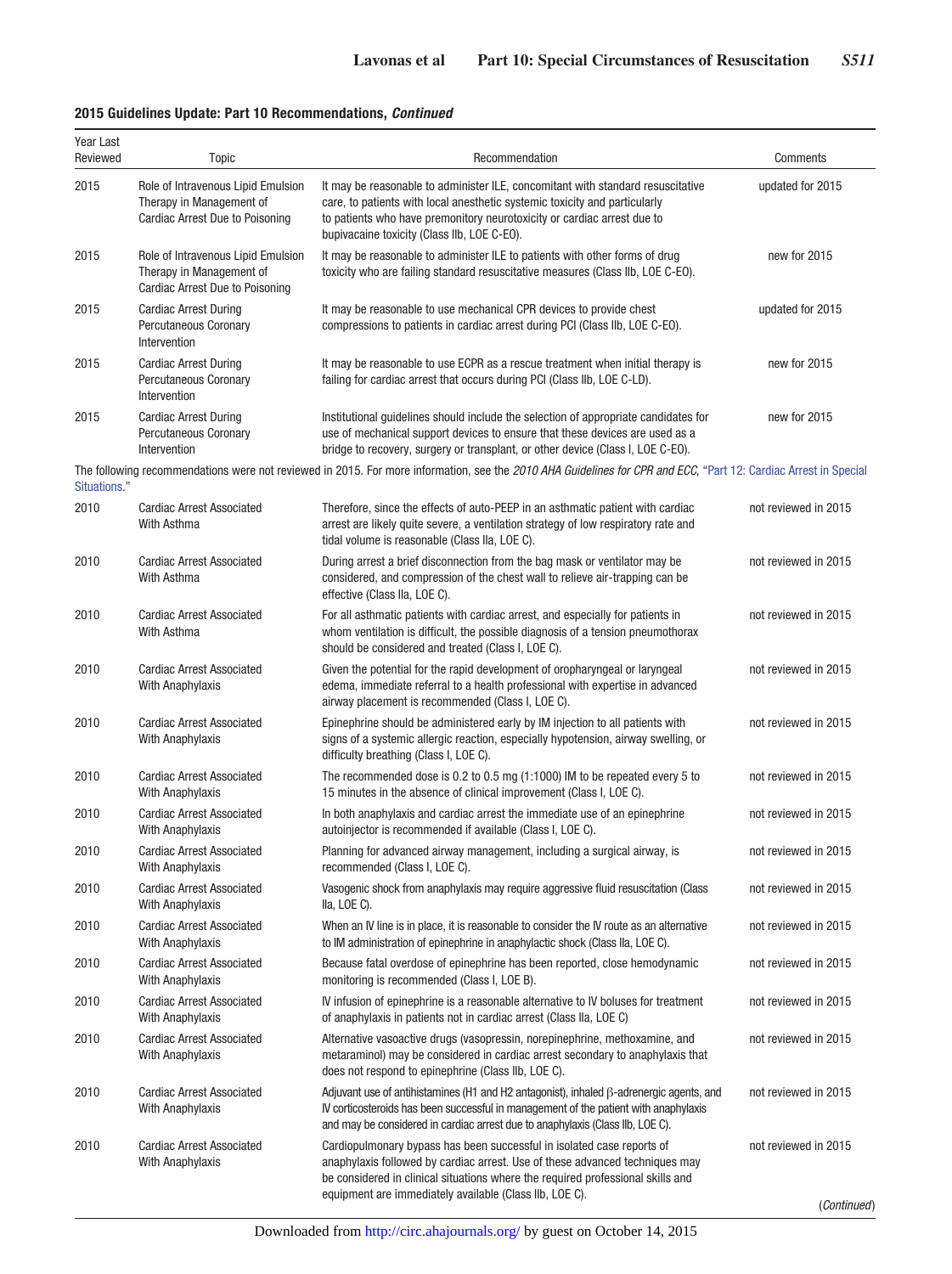| <b>Year Last</b><br>Reviewed | Topic                                                                                        | Recommendation                                                                                                                                                                                                                                                                                                                                                                                                        | Comments             |
|------------------------------|----------------------------------------------------------------------------------------------|-----------------------------------------------------------------------------------------------------------------------------------------------------------------------------------------------------------------------------------------------------------------------------------------------------------------------------------------------------------------------------------------------------------------------|----------------------|
| 2010                         | <b>Cardiac Arrest Associated With</b><br>Pregnancy                                           | Bag-mask ventilation with 100% oxygen before intubation is especially<br>important in pregnancy (Class IIa, LOE B).                                                                                                                                                                                                                                                                                                   | not reviewed in 2015 |
| 2010                         | <b>Cardiac Arrest Associated With</b><br>Pregnancy                                           | If internal or external fetal monitors are attached during cardiac arrest in a<br>pregnant woman, it is reasonable to remove them (Class IIb, LOE C).                                                                                                                                                                                                                                                                 | not reviewed in 2015 |
| 2010                         | <b>Cardiac Arrest Associated With</b><br>Pregnancy                                           | Team planning should be done in collaboration with the obstetric, neonatal,<br>emergency, anesthesiology, intensive care, and cardiac arrest services (Class<br>$I, LOE C$ ).                                                                                                                                                                                                                                         | not reviewed in 2015 |
| 2010                         | <b>Cardiac Arrest Associated With</b><br>Pregnancy                                           | During therapeutic hypothermia of the pregnant patient, it is recommended that<br>the fetus be continuously monitored for bradycardia as a potential complication,<br>and obstetric and neonatal consultation should be sought (Class I, LOE C).                                                                                                                                                                      | not reviewed in 2015 |
| 2010                         | <b>Cardiac Arrest Associated With</b><br><b>Pulmonary Embolism</b>                           | In patients with cardiac arrest and without known PE, routine fibrinolytic<br>treatment given during CPR shows no benefit and is not recommended (Class<br>III, LOE A).                                                                                                                                                                                                                                               | not reviewed in 2015 |
| 2010                         | <b>Cardiac Arrest Associated With</b><br>Life-Threatening Electrolyte<br><b>Disturbances</b> | When cardiac arrest occurs secondary to hyperkalemia, it may be reasonable to<br>administer adjuvant IV therapy as outlined above for cardiotoxicity in addition to<br>standard ACLS (Class IIb, LOE C).                                                                                                                                                                                                              | not reviewed in 2015 |
| 2010                         | <b>Cardiac Arrest Associated With</b><br>Life-Threatening Electrolyte<br><b>Disturbances</b> | The effect of bolus administration of potassium for cardiac arrest suspected to<br>be secondary to hypokalemia is unknown and ill advised (Class III, LOE C).                                                                                                                                                                                                                                                         | not reviewed in 2015 |
| 2010                         | <b>Cardiac Arrest Associated With</b><br>Life-Threatening Electrolyte<br><b>Disturbances</b> | Administration of calcium (calcium chloride [10%] 5 to 10 mL or calcium<br>gluconate [10%] 15 to 30 mL IV over 2 to 5 minutes) may be considered during<br>cardiac arrest associated with hypermagnesemia (Class IIb, LOE C).                                                                                                                                                                                         | not reviewed in 2015 |
| 2010                         | <b>Cardiac Arrest Associated With</b><br>Life-Threatening Electrolyte<br><b>Disturbances</b> | For cardiotoxicity and cardiac arrest, IV magnesium 1 to 2 g of MgSO <sub>4</sub> bolus IV<br>push is recommended (Class I, LOE C).                                                                                                                                                                                                                                                                                   | not reviewed in 2015 |
| 2010                         | <b>Cardiac Arrest Associated With</b><br>Life-Threatening Electrolyte<br><b>Disturbances</b> | Empirical use of calcium (calcium chloride [10%] 5 to 10 mL OR calcium<br>gluconate [10%] 15 to 30 mL IV over 2 to 5 minutes) may be considered when<br>hyperkalemia or hypermagnesemia is suspected as the cause of cardiac arrest<br>(Class IIb, LOE C).                                                                                                                                                            | not reviewed in 2015 |
| 2010                         | <b>Cardiac Arrest Associated With</b><br><b>Toxic Ingestions</b>                             | The administration of flumazenil to patients with undifferentiated coma confers<br>risk and is not recommended (Class III, LOE B).                                                                                                                                                                                                                                                                                    | not reviewed in 2015 |
| 2010                         | <b>Cardiac Arrest Associated With</b><br><b>Toxic Ingestions</b>                             | The recommended dose of glucagon is a bolus of 3 to 10 mg, administered<br>slowly over 3 to 5 minutes, followed by an infusion of 3 to 5 mg/h (0.05 to<br>0.15 mg/kg followed by an infusion of 0.05 to 0.10 mg/kg per hour) (Class<br>IIb, LOE C).                                                                                                                                                                   | not reviewed in 2015 |
| 2010                         | <b>Cardiac Arrest Associated With</b><br><b>Toxic Ingestions</b>                             | Administration of high-dose insulin in patients with shock refractory to other<br>measures may be considered (Class IIb, LOE C).                                                                                                                                                                                                                                                                                      | not reviewed in 2015 |
| 2010                         | <b>Cardiac Arrest Associated With</b><br><b>Toxic Ingestions</b>                             | Administration of calcium in patients with shock refractory to other measures<br>may be considered (Class IIb, LOE C).                                                                                                                                                                                                                                                                                                | not reviewed in 2015 |
| 2010                         | <b>Cardiac Arrest Associated With</b><br><b>Toxic Ingestions</b>                             | High-dose insulin, in the doses listed in the $\beta$ -blocker section above, may be<br>effective for restoring hemodynamic stability and improving survival in the<br>setting of severe cardiovascular toxicity associated with toxicity from a calcium<br>channel blocker overdose (Class IIb, LOE B).                                                                                                              | not reviewed in 2015 |
| 2010                         | <b>Cardiac Arrest Associated With</b><br><b>Toxic Ingestions</b>                             | Administration of calcium in patients with shock refractory to other measures<br>may be considered (Class IIb, LOE C).                                                                                                                                                                                                                                                                                                | not reviewed in 2015 |
| 2010                         | <b>Cardiac Arrest Associated With</b><br><b>Toxic Ingestions</b>                             | Antidigoxin Fab antibodies should be administered to patients with severe life-<br>threatening cardiac glycoside toxicity (Class I, LOE B).                                                                                                                                                                                                                                                                           | not reviewed in 2015 |
| 2010                         | <b>Cardiac Arrest Associated With</b><br><b>Toxic Ingestions</b>                             | It may be reasonable to try agents that have shown efficacy in the<br>management of acute coronary syndrome in patients with severe<br>cardiovascular toxicity. β-Blockers (phentolamine), benzodiazepines<br>(lorazepam, diazepam), calcium channel blockers (verapamil), morphine,<br>and sublingual nitroglycerin may be used as needed to control hypertension,<br>tachycardia, and agitation (Class IIb, LOE B). | not reviewed in 2015 |
| 2010                         | <b>Cardiac Arrest Associated With</b><br><b>Toxic Ingestions</b>                             | The available data do not support the use of 1 agent over another in the<br>treatment of cardiovascular toxicity due to cocaine (Class IIb, LOE B).                                                                                                                                                                                                                                                                   | not reviewed in 2015 |
| 2010                         | <b>Cardiac Arrest Associated With</b><br><b>Toxic Ingestions</b>                             | For cocaine-induced hypertension or chest discomfort, benzodiazepines,<br>nitroglycerin, and/or morphine can be beneficial (Class IIa, LOE B).                                                                                                                                                                                                                                                                        | not reviewed in 2015 |
|                              |                                                                                              |                                                                                                                                                                                                                                                                                                                                                                                                                       | (Continued)          |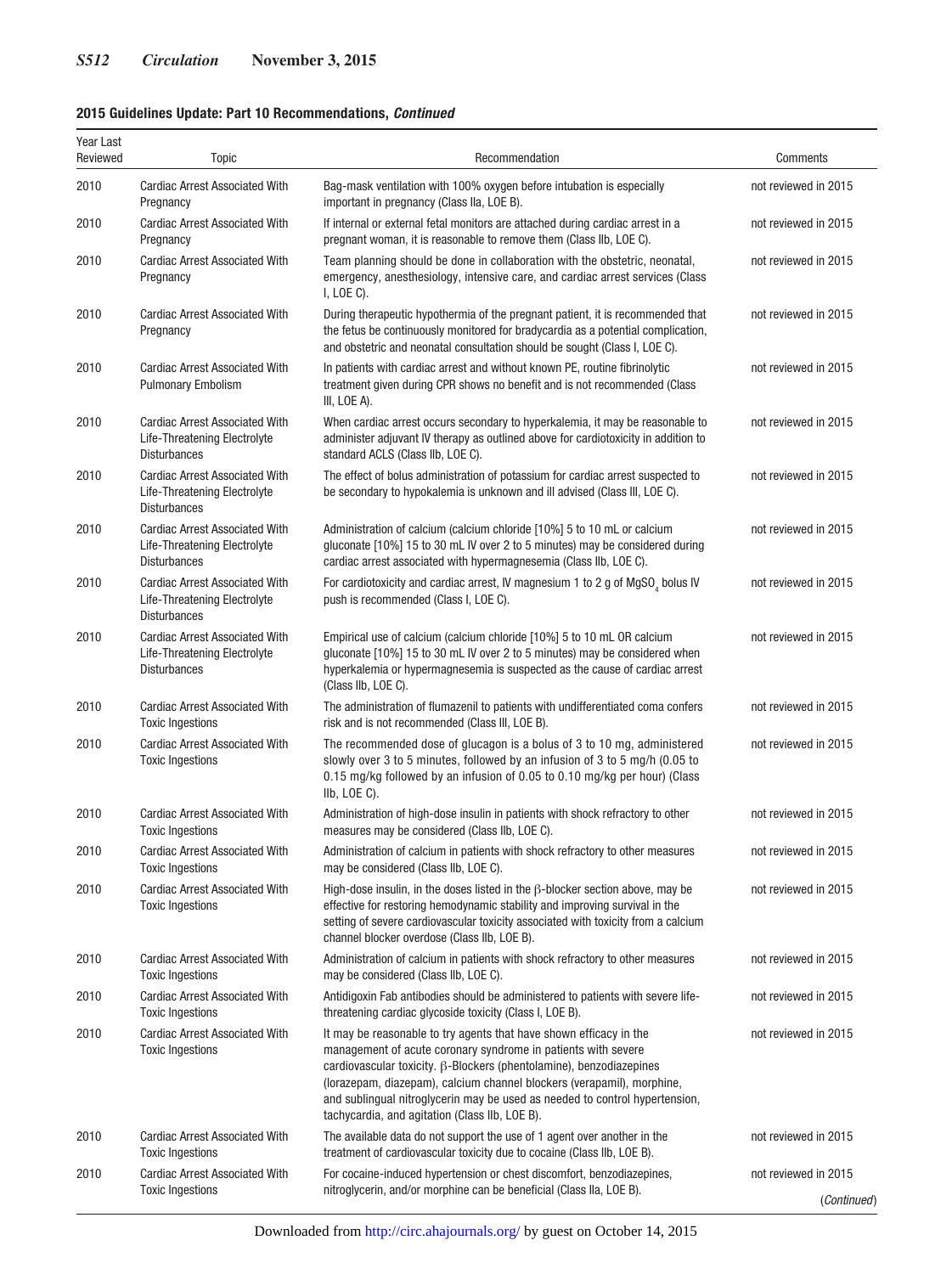| Year Last<br>Reviewed | Topic                                                                 | Recommendation                                                                                                                                                                                                                                                                                                   | Comments             |
|-----------------------|-----------------------------------------------------------------------|------------------------------------------------------------------------------------------------------------------------------------------------------------------------------------------------------------------------------------------------------------------------------------------------------------------|----------------------|
| 2010                  | <b>Cardiac Arrest Associated</b><br>With Toxic Ingestions             | Although contradictory evidence exists, current recommendations are that pure<br>B-blocker medications in the setting of cocaine are not indicated (Class IIb, LOE C).                                                                                                                                           | not reviewed in 2015 |
| 2010                  | <b>Cardiac Arrest Associated</b><br>With Toxic Ingestions             | Administration of sodium bicarbonate for cardiac arrest due to cyclic<br>antidepressant overdose may be considered (Class IIb, LOE C).                                                                                                                                                                           | not reviewed in 2015 |
| 2010                  | Cardiac Arrest Associated<br>With Toxic Ingestions                    | Sodium bicarbonate boluses of 1 mL/kg may be administered as needed to<br>achieve hemodynamic stability (adequate mean arterial blood pressure and<br>perfusion) and QRS narrowing (Class IIb, LOE C).                                                                                                           | not reviewed in 2015 |
| 2010                  | <b>Cardiac Arrest Associated</b><br>With Toxic Ingestions             | Because hyperbaric oxygen therapy appears to confer little risk, the<br>available data suggest that hyperbaric oxygen therapy may be helpful in<br>treatment of acute carbon monoxide poisoning in patients with severe<br>toxicity (Class IIb, LOE C).                                                          | not reviewed in 2015 |
| 2010                  | <b>Cardiac Arrest Associated</b><br>With Toxic Ingestions             | Based on the best evidence available, a treatment regimen of 100% oxygen and<br>hydroxocobalamin, with or without sodium thiosulfate, is recommended (Class<br>I, LOE $B$ ).                                                                                                                                     | not reviewed in 2015 |
| 2010                  | Cardiac Arrest in Accidental<br>Hypothermia                           | It may be reasonable to perform further defibrillation attempts according to the<br>standard BLS algorithm concurrent with rewarming strategies (Class IIb, LOE C).                                                                                                                                              | not reviewed in 2015 |
| 2010                  | Cardiac Arrest in Accidental<br>Hypothermia                           | It may be reasonable to consider administration of a vasopressor during cardiac<br>arrest according to the standard ACLS algorithm concurrent with rewarming<br>strategies (Class IIb, LOE C).                                                                                                                   | not reviewed in 2015 |
| 2010                  | Cardiac Arrest in<br><b>Avalanche Victims</b>                         | Full resuscitative measures, including extracorporeal rewarming when available,<br>are recommended for all avalanche victims without the characteristics outlined<br>above that deem them unlikely to survive or with any obvious lethal traumatic<br>injury (Class I, LOE C).                                   | not reviewed in 2015 |
| 2010                  | Drowning                                                              | All victims of drowning who require any form of resuscitation (including<br>rescue breathing alone) should be transported to the hospital for evaluation<br>and monitoring, even if they appear to be alert and demonstrate effective<br>cardiorespiratory function at the scene (Class I, LOE C).               | not reviewed in 2015 |
| 2010                  | Drowning                                                              | Routine stabilization of the cervical spine in the absence of circumstances that<br>suggest a spinal injury is not recommended (Class III, LOE B).                                                                                                                                                               | not reviewed in 2015 |
| 2010                  | Drowning                                                              | The routine use of abdominal thrusts or the Heimlich maneuver for drowning<br>victims is not recommended (Class III, LOE C).                                                                                                                                                                                     | not reviewed in 2015 |
| 2010                  | <b>Cardiac Arrest During</b><br>Percutaneous Coronary<br>Intervention | It is reasonable to use cough CPR during PCI (Class IIa, LOE C).                                                                                                                                                                                                                                                 | not reviewed in 2015 |
| 2010                  | <b>Cardiac Arrest Caused by</b><br><b>Cardiac Tamponade</b>           | In the arrest setting, in the absence of echocardiography, emergency<br>pericardiocentesis without imaging quidance can be beneficial (Class IIa, LOE C).                                                                                                                                                        | not reviewed in 2015 |
| 2010                  | Cardiac Arrest Caused by<br>Cardiac Tamponade                         | Emergency department thoracotomy may improve survival compared with<br>pericardiocentesis in patients with pericardial tamponade secondary to trauma<br>who are in cardiac arrest or who are prearrest, especially if gross blood causes<br>clotting that blocks a pericardiocentesis needle (Class IIb, LOE C). | not reviewed in 2015 |
| 2010                  | <b>Cardiac Arrest Following</b><br><b>Cardiac Surgery</b>             | For patients with cardiac arrest following cardiac surgery, it is reasonable to<br>perform resternotomy in an appropriately staffed and equipped intensive care<br>unit (Class IIa, LOE B).                                                                                                                      | not reviewed in 2015 |
| 2010                  | <b>Cardiac Arrest Following</b><br><b>Cardiac Surgery</b>             | Despite rare case reports describing damage to the heart possibly due to<br>external chest compressions, chest compressions should not be withheld if<br>emergency resternotomy is not immediately available (Class IIa, LOE C).                                                                                 | not reviewed in 2015 |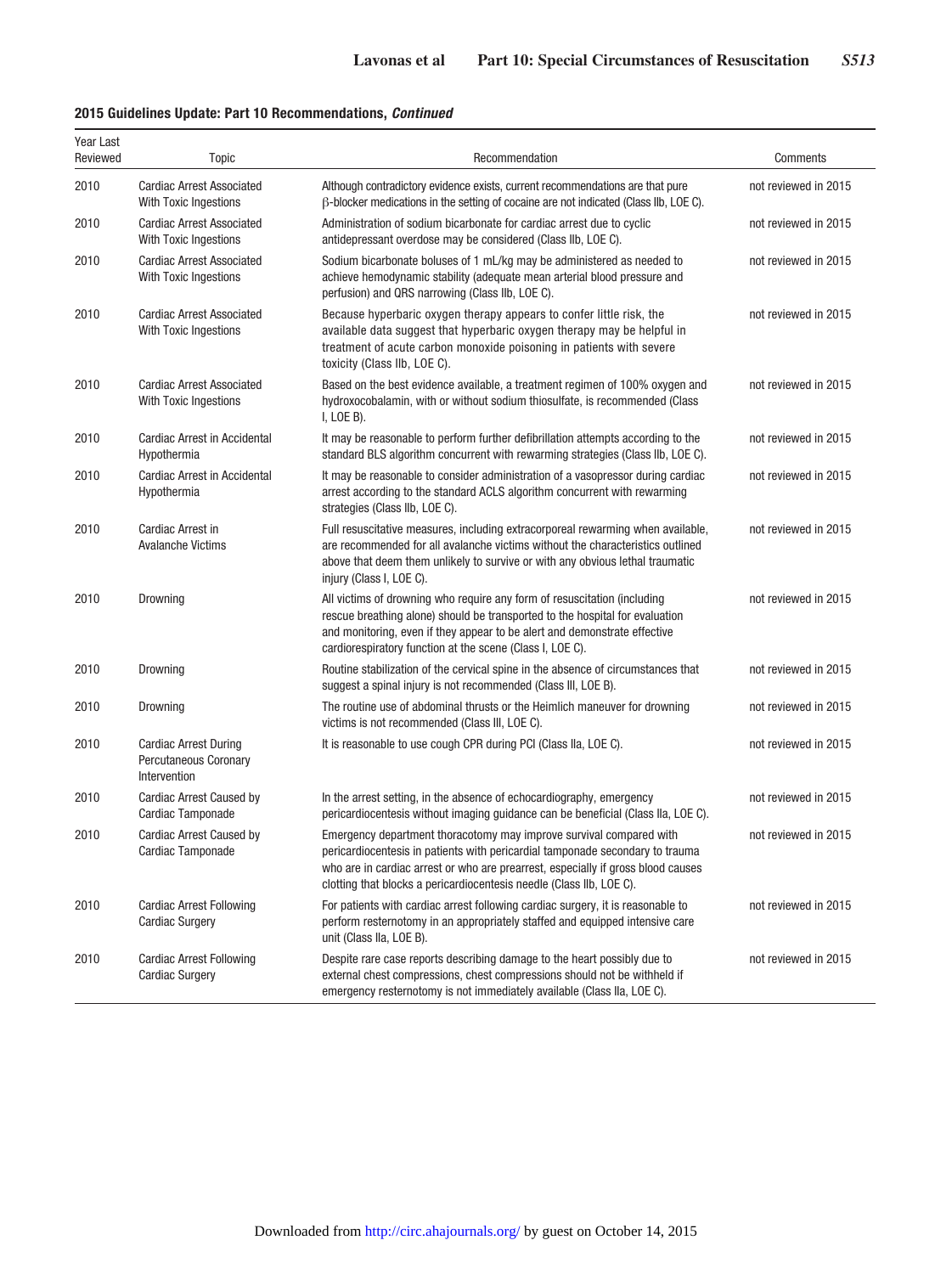#### **References**

- 1. Vanden Hoek TL, Morrison LJ, Shuster M, Donnino M, Sinz E, Lavonas EJ, Jeejeebhoy FM, Gabrielli A. Part 12: cardiac arrest in special situations: 2010 American Heart Association Guidelines for Cardiopulmonary Resuscitation and Emergency Cardiovascular Care. *Circulation*. 2010;122(suppl 3):S829–S861. doi: 10.1161/ CIRCULATIONAHA.110.971069.
- 2. Deakin CD, Morrison LJ, Morley PT, Callaway CW, Kerber RE, Kronick SL, Lavonas EJ, Link MS, Neumar RW, Otto CW, Parr M, Shuster M, Sunde K, Peberdy MA, Tang W, Hoek TL, Böttiger BW, Drajer S, Lim SH, Nolan JP; Advanced Life Support Chapter Collaborators. Part 8: advanced life support: 2010 International Consensus on Cardiopulmonary Resuscitation and Emergency Cardiovascular Care Science With Treatment Recommendations. *Resuscitation*. 2010;81 suppl 1:e93–e174. doi: 10.1016/j.resuscitation.2010.08.027.
- 3. Hazinski MF, Nolan JP, Aickin R, Bhanji F, Billi JE, Callaway CW, Castren M, de Caen AR, Ferrer JME, Finn JC, Gent LM, Griffin RE, Iverson S, Lang E, Lim SH, Maconochie IK, Montgomery WH, Morley PT, Nadkarni VM, Neumar RW, Nikolaou NI, Perkins GD, Perlman JM, Singletary EM, Soar J, Travers AH, Welsford M, Wyllie J, Zideman DA. Part 1: executive summary: 2015 International Consensus on Cardiopulmonary Resuscitation and Emergency Cardiovascular Care Science With Treatment Recommendations. *Circulation*. 2015;132(suppl 1):S2–S39. doi: 10.1161/CIR.0000000000000270.
- 4. Nolan JP, Hazinski MF, Aickin R, Bhanji F, Billi JE, Callaway CW, Castren M, de Caen AR, Ferrer JME, Finn JC, Gent LM, Griffin RE, Iverson S, Lang E, Lim SH, Maconochie IK, Montgomery WH, Morley PT, Nadkarni VM, Neumar RW, Nikolaou NI, Perkins GD, Perlman JM, Singletary EM, Soar J, Travers AH, Welsford M, Wyllie J, Zideman DA. Part 1: executive summary: 2015 International Consensus on Cardiopulmonary Resuscitation and Emergency Cardiovascular Care Science With Treatment Recommendations. *Resuscitation*. 2015. In press.
- 5. Callaway CW, Soar J, Aibiki M, Böttiger BW, Brooks SC, Deakin CD, Donnino MW, Drajer S, Kloeck W, Morley PT, Morrison LJ, Neumar RW, Nicholson TC, Nolan JP, Okada K, O'Neil BJ, Paiva EF, Parr MJ, Wang TL, Witt J; on behalf of the Advanced Life Support Chapter Collaborators. Part 4: advanced life support: 2015 International Consensus on Cardiopulmonary Resuscitation and Emergency Cardiovascular Care Science With Treatment Recommendations. *Circulation*. 2015;132(suppl 1):S84–S145. doi: 10.1161/CIR.0000000000000273.
- 6. Soar J, Callaway CW, Aibiki M, Böttiger BW, Brooks SC, Deakin CD, Donnino MW, Drajer S, Kloeck W, Morley PT, Morrison LJ, Neumar RW, Nicholson TC, Nolan JP, Okada K, O'Neil BJ, Paiva EF, Parr MJ, Wang TL, Witt J; on behalf of the Advanced Life Support Chapter Collaborators. Part 4: advanced life support: 2015 International Consensus on Cardiopulmonary Resuscitation and Emergency Cardiovascular Care Science With Treatment Recommendations. *Resuscitation*. 2015. In press.
- 7. O'Connor D, Green S, Higgins J, eds. Chapter 5: defining the review questions and developing criteria for including studies. In: The Cochrane Collaboration. Higgins JPT, Green S, eds. Cochrane Handbook for Systematic Reviews of Interventions. Version 5.1.0. 2011. [http://hand](http://www.handbook.cochrane.org/)[book.cochrane.org/](http://www.handbook.cochrane.org/). Accessed May 6, 2015.
- 8. Schünemann H, Brożek J, Guyatt G, Oxman A. GRADE Handbook. 2013. [http://www.guidelinedevelopment.org/handbook/.](http://www.guidelinedevelopment.org/handbook/) Accessed May 6, 2015.
- 9. Morley PT, Lang E, Aickin R, Billi JE, Eigel B, Ferrer JME, Finn JC, Gent LM, Griffin RE, Hazinski MF, Maconochie IK, Montgomery WH, Morrison LJ, Nadkarni VM, Nikolaou NI, Nolan JP, Perkins GD, Sayre MR, Travers AH, Wyllie J, Zideman DA. Part 2: evidence evaluation and management of conflicts of interest: 2015 International Consensus on Cardiopulmonary Resuscitation and Emergency Cardiovascular Care Science With Treatment Recommendations. *Circulation*. 2015;132(suppl 1): S40–S50. doi: 10.1161/CIR.0000000000000271.
- 10. Lang E, Morley PT, Aickin R, Billi JE, Eigel B, Ferrer JME, Finn JC, Gent LM, Griffin RE, Hazinski MF, Maconochie IK, Montgomery WH, Morrison LJ, Nadkarni VM, Nikolaou NI, Nolan JP, Perkins GD, Sayre MR, Travers AH, Wyllie J, Zideman DA. Part 2: evidence evaluation and management of conflicts of interest: 2015 International Consensus on Cardiopulmonary Resuscitation and Emergency Cardiovascular Care Science With Treatment Recommendations. *Resuscitation*. 2015. In press.
- 11. Jeejeebhoy FM, Zelop CM, Lipman S, Carvalho B, Joglar J, Mhyre JM, Katz VL, Lapinsky SE, Einav S, Warnes CA, Page RL, Griffin RE, Jain A, Dainty KN, Arafeh J, Windrim R, Koren G, Callaway C; on behalf of the American Heart Association Emergency Cardiovascular Care Committee, Council on Cardiopulmonary, Critical Care, Perioperative and Resuscitation, Council on Cardiovascular Diseases in the Young, and

Council on Clinical Cardiology. Cardiac arrest in pregnancy: a scientific statement from the American Heart Association. *Circulation*. 2015. In press. doi: 10.1161/CIR.0000000000000300.

- 12. Mhyre JM, Tsen LC, Einav S, Kuklina EV, Leffert LR, Bateman BT. Cardiac arrest during hospitalization for delivery in the United States, 1998-2011. *Anesthesiology*. 2014;120:810–818. doi: 10.1097/ ALN.0000000000000159.
- 13. Centers for Disease Control and Prevention. Pregnancy mortality surveillance system [http://www.cdc.gov/reproductivehealth/maternalin](http://www.cdc.gov/reproductivehealth/maternalinfanthealth/pmss.html)[fanthealth/pmss.html](http://www.cdc.gov/reproductivehealth/maternalinfanthealth/pmss.html). Accessed April 2, 2015.
- 14. Public Health Agency of Canada. Maternal mortality in Canada. [http://](http://www.sogc.org/wp-content/uploads/2014/05/REVISEDMortality-EN-Final-PDF.pdf) [sogc.org/wp-content/uploads/2014/05/REVISEDMortality-EN-Final-](http://www.sogc.org/wp-content/uploads/2014/05/REVISEDMortality-EN-Final-PDF.pdf)[PDF.pdf](http://www.sogc.org/wp-content/uploads/2014/05/REVISEDMortality-EN-Final-PDF.pdf). Accessed April 2, 2015.
- 15. Hogan MC, Foreman KJ, Naghavi M, Ahn SY, Wang M, Makela SM, Lopez AD, Lozano R, Murray CJL. Maternal mortality for 181 countries, 1980–2008: a systematic analysis of progress towards Millennium Development Goal 5. 2010. [http://cdrwww.who.int/pmnch/topics/mater](http://cdrwww.who.int/pmnch/topics/maternal/20100402_ihmearticle.pdf)[nal/20100402\\_ihmearticle.pdf.](http://cdrwww.who.int/pmnch/topics/maternal/20100402_ihmearticle.pdf) Accessed April 2, 2015.
- 16. Creanga AA, Berg CJ, Ko JY, Farr SL, Tong VT, Bruce FC, Callaghan WM. Maternal mortality and morbidity in the United States: where are we now? *J Womens Health (Larchmt)*. 2014;23:3–9. doi: 10.1089/ jwh.2013.4617.
- 17. Ueland K, Novy MJ, Peterson EN, Metcalfe J. Maternal cardiovascular dynamics. IV. The influence of gestational age on the maternal cardiovascular response to posture and exercise. *Am J Obstet Gynecol*. 1969;104:856–864.
- 18. Goodwin AP, Pearce AJ. The human wedge. A manoeuvre to relieve aortocaval compression during resuscitation in late pregnancy. *Anaesthesia*. 1992;47:433–434.
- 19. Rees GA, Willis BA. Resuscitation in late pregnancy. *Anaesthesia*. 1988;43:347–349.
- 20. Cyna AM, Andrew M, Emmett RS, Middleton P, Simmons SW. Techniques for preventing hypotension during spinal anaesthesia for caesarean section. *Cochrane Database Syst Rev*. 2006:CD002251.
- 21. Dijkman A, Huisman CM, Smit M, Schutte JM, Zwart JJ, van Roosmalen JJ, Oepkes D. Cardiac arrest in pregnancy: increasing use of perimortem caesarean section due to emergency skills training? *BJOG*. 2010;117:282– 287. doi: 10.1111/j.1471-0528.2009.02461.x.
- 22. Page-Rodriguez A, Gonzalez-Sanchez JA. Perimortem cesarean section of twin pregnancy: case report and review of the literature. *Acad Emerg Med*. 1999;6:1072–1074.
- 23. Cardosi RJ, Porter KB. Cesarean delivery of twins during maternal cardiopulmonary arrest. *Obstet Gynecol*. 1998;92(4 Pt 2):695–697.
- 24. Rees SG, Thurlow JA, Gardner IC, Scrutton MJ, Kinsella SM. Maternal cardiovascular consequences of positioning after spinal anaesthesia for Caesarean section: left 15 degree table tilt vs. left lateral. *Anaesthesia*. 2002;57:15–20.
- 25. Mendonca C, Griffiths J, Ateleanu B, Collis RE. Hypotension following combined spinal-epidural anaesthesia for Caesarean section. Left lateral position vs. tilted supine position. *Anaesthesia*. 2003;58:428–431.
- 26. Svinos H. Towards evidence based emergency medicine: best BETs from the Manchester Royal Infirmary. BET 1. Emergency caesarean section in cardiac arrest before the third trimester. *Emerg Med J*. 2008;25:764–765. doi: 10.1136/emj.2008.066860.
- 27. Katz V, Balderston K, DeFreest M. Perimortem cesarean delivery: were our assumptions correct? *Am J Obstet Gynecol*. 2005;192:1916–1920; discussion 1920. doi: 10.1016/j.ajog.2005.02.038.
- 28. Einav S, Kaufman N, Sela HY. Maternal cardiac arrest and perimortem caesarean delivery: evidence or expert-based? *Resuscitation*. 2012;83:1191–1200. doi: 10.1016/j.resuscitation.2012.05.005.
- 29. Kam CW. Perimortem caesarean sections (PMCS). *J Accid Emerg Med*. 1994;11:57–58.
- 30. Kupas DF, Harter SC, Vosk A. Out-of-hospital perimortem cesarean section. *Prehosp Emerg Care*. 1998;2:206–208.
- 31. Oates S, Williams GL, Rees GA. Cardiopulmonary resuscitation in late pregnancy. *BMJ*. 1988;297:404–405.
- 32. Jaff MR, McMurtry MS, Archer SL, Cushman M, Goldenberg N, Goldhaber SZ, Jenkins JS, Kline JA, Michaels AD, Thistlethwaite P, Vedantham S, White RJ, Zierler BK; American Heart Association Council on Cardiopulmonary, Critical Care, Perioperative and Resuscitation; American Heart Association Council on Peripheral Vascular Disease; American Heart Association Council on Arteriosclerosis, Thrombosis and Vascular Biology. Management of massive and submassive pulmonary embolism, iliofemoral deep vein thrombosis, and chronic thromboembolic pulmonary hypertension: a scientific statement from the American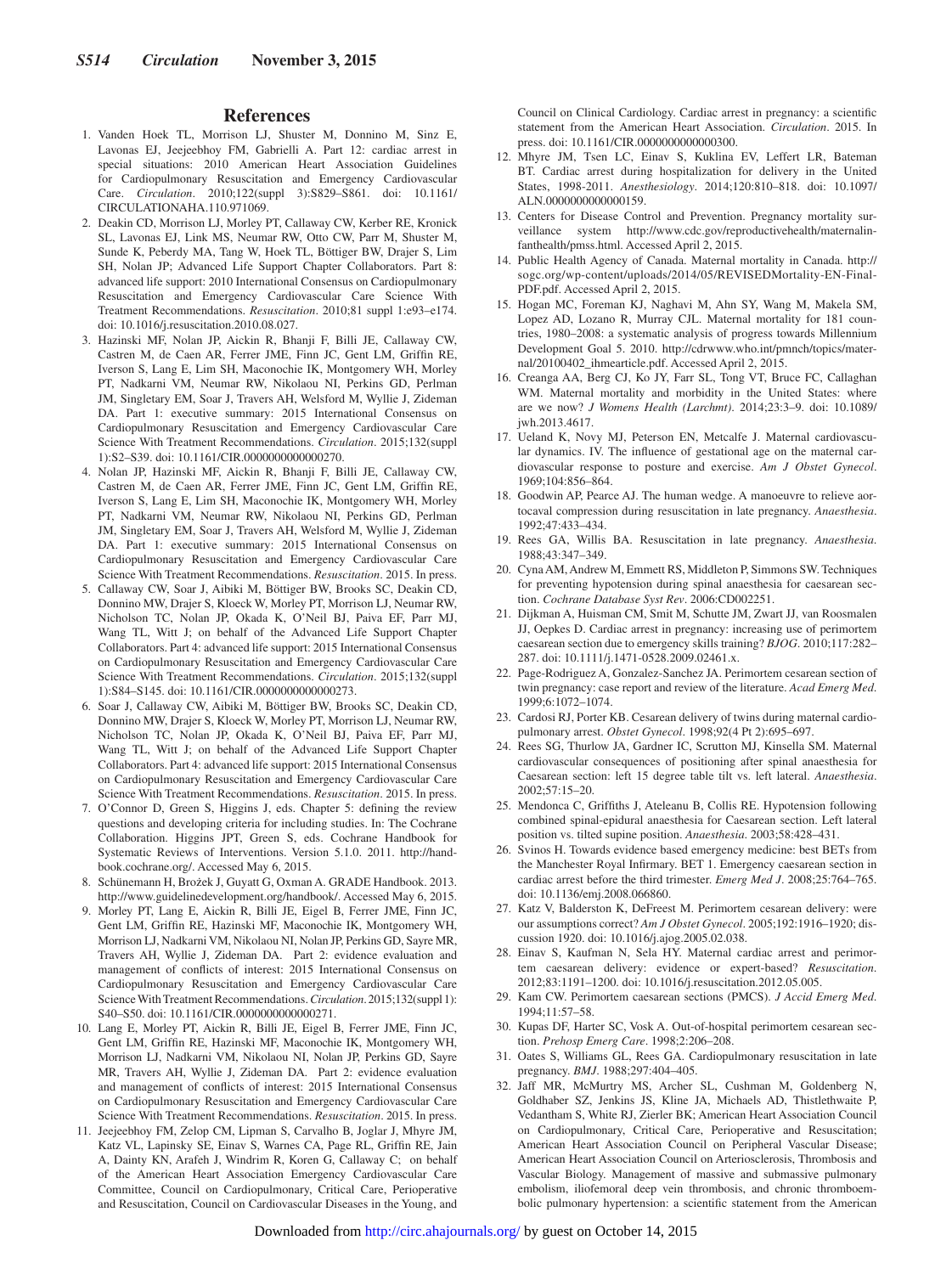Heart Association. *Circulation*. 2011;123:1788–1830. doi: 10.1161/ CIR.0b013e318214914f.

- 33. Schmid C, Zietlow S, Wagner TO, Laas J, Borst HG. Fulminant pulmonary embolism: symptoms, diagnostics, operative technique, and results. *Ann Thorac Surg*. 1991;52:1102–1105; discussion 1105.
- 34. Kucher N, Rossi E, De Rosa M, Goldhaber SZ. Massive pulmonary embolism. *Circulation*. 2006;113:577–582. doi: 10.1161/ CIRCULATIONAHA.105.592592.
- 35. Kasper W, Konstantinides S, Geibel A, Olschewski M, Heinrich F, Grosser KD, Rauber K, Iversen S, Redecker M, Kienast J. Management strategies and determinants of outcome in acute major pulmonary embolism: results of a multicenter registry. *J Am Coll Cardiol*. 1997;30:1165–1171.
- 36. Janata K. Managing pulmonary embolism. *BMJ*. 2003;326:1341–1342. doi: 10.1136/bmj.326.7403.1341.
- 37. Kürkciyan I, Meron G, Sterz F, Janata K, Domanovits H, Holzer M, Berzlanovich A, Bankl HC, Laggner AN. Pulmonary embolism as a cause of cardiac arrest: presentation and outcome. *Arch Intern Med*. 2000;160:1529–1535.
- 38. Hess EP, Campbell RL, White RD. Epidemiology, trends, and outcome of out-of-hospital cardiac arrest of non-cardiac origin. *Resuscitation*. 2007;72:200–206. doi: 10.1016/j.resuscitation.2006.06.040.
- 39. Courtney DM, Kline JA. Identification of prearrest clinical factors associated with outpatient fatal pulmonary embolism. *Acad Emerg Med*. 2001;8:1136–1142.
- 40. Courtney DM, Kline JA. Prospective use of a clinical decision rule to identify pulmonary embolism as likely cause of outpatient cardiac arrest. *Resuscitation*. 2005;65:57–64. doi: 10.1016/j. resuscitation.2004.07.018.
- 41. Comess KA, DeRook FA, Russell ML, Tognazzi-Evans TA, Beach KW. The incidence of pulmonary embolism in unexplained sudden cardiac arrest with pulseless electrical activity. *Am J Med*. 2000;109:351–356.
- 42. Aghayev A, Furlan A, Patil A, Gumus S, Jeon KN, Park B, Bae KT. The rate of resolution of clot burden measured by pulmonary CT angiography in patients with acute pulmonary embolism. *AJR Am J Roentgenol*. 2013;200:791–797. doi: 10.2214/AJR.12.8624.
- 43. Wood KE. Major pulmonary embolism: review of a pathophysiologic approach to the golden hour of hemodynamically significant pulmonary embolism. *Chest*. 2002;121:877–905.
- 44. Neumar RW, Otto CW, Link MS, Kronick SL, Shuster M, Callaway CW, Kudenchuk PJ, Ornato JP, McNally B, Silvers SM, Passman RS, White RD, Hess EP, Tang W, Davis D, Sinz E, Morrison LJ. Part 8: adult advanced cardiovascular life support: 2010 American Heart Association Guidelines for Cardiopulmonary Resuscitation and Emergency Cardiovascular Care. *Circulation*. 2010;122(suppl 3):S729–S767. doi: 10.1161/CIRCULATIONAHA.110.970988.
- 45. Böttiger BW, Böhrer H, Bach A, Motsch J, Martin E. Bolus injection of thrombolytic agents during cardiopulmonary resuscitation for massive pulmonary embolism. *Resuscitation*. 1994;28:45–54.
- 46. Er F, Nia AM, Gassanov N, Caglayan E, Erdmann E, Hoppe UC. Impact of rescue-thrombolysis during cardiopulmonary resuscitation in patients with pulmonary embolism. *PLoS One*. 2009;4:e8323. doi: 10.1371/journal.pone.0008323.
- 47. Lederer W, Lichtenberger C, Pechlaner C, Kroesen G, Baubin M. Recombinant tissue plasminogen activator during cardiopulmonary resuscitation in 108 patients with out-of-hospital cardiac arrest. *Resuscitation*. 2001;50:71–76.
- 48. Böttiger BW, Martin E. Thrombolytic therapy during cardiopulmonary resuscitation and the role of coagulation activation after cardiac arrest. *Curr Opin Crit Care*. 2001;7:176–183.
- 49. Ruiz-Bailén M, Aguayo-de-Hoyos E, Serrano-Córcoles MC, Díaz-Castellanos MA, Fierro-Rosón JL, Ramos-Cuadra JA, Rodríguez-Elvira M, Torres-Ruiz JM. Thrombolysis with recombinant tissue plasminogen activator during cardiopulmonary resuscitation in fulminant pulmonary embolism. A case series. *Resuscitation*. 2001;51:97–101.
- 50. Janata K, Holzer M, Kürkciyan I, Losert H, Riedmüller E, Pikula B, Laggner AN, Laczika K. Major bleeding complications in cardiopulmonary resuscitation: the place of thrombolytic therapy in cardiac arrest due to massive pulmonary embolism. *Resuscitation*. 2003;57:49–55.
- 51. Lederer W, Lichtenberger C, Pechlaner C, Kinzl J, Kroesen G, Baubin M. Long-term survival and neurological outcome of patients who received recombinant tissue plasminogen activator during out-of-hospital cardiac arrest. *Resuscitation*. 2004;61:123–129. doi: 10.1016/j. resuscitation.2003.12.016.
- 52. Stadlbauer KH, Krismer AC, Arntz HR, Mayr VD, Lienhart HG, Böttiger BW, Jahn B, Lindner KH, Wenzel V. Effects of thrombolysis

during out-of-hospital cardiopulmonary resuscitation. *Am J Cardiol*. 2006;97:305–308. doi: 10.1016/j.amjcard.2005.08.045.

- 53. Renard A, Verret C, Jost D, Meynard JB, Tricehreau J, Hersan O, Fontaine D, Briche F, Benner P, de Stabenrath O, Bartou C, Segal N, Domanski L. Impact of fibrinolysis on immediate prognosis of patients with out-ofhospital cardiac arrest. *J Thromb Thrombolysis*. 2011;32:405–409. doi: 10.1007/s11239-011-0619-0.
- 54. Dirican A, Ozkaya S, Atas AE, Ulu EK, Kitapci I, Ece F. Thrombolytic treatment (alteplase; rt-Pa) in acute massive pulmonary embolism and cardiopulmonary arrest. *Drug Des Devel Ther*. 2014;8:759–763. doi: 10.2147/DDDT.S61679.
- 55. Böttiger BW, Arntz HR, Chamberlain DA, Bluhmki E, Belmans A, Danays T, Carli PA, Adgey JA, Bode C, Wenzel V; TROICA Trial Investigators; European Resuscitation Council Study Group. Thrombolysis during resuscitation for out-of-hospital cardiac arrest. *N Engl J Med*. 2008;359:2651– 2662. doi: 10.1056/NEJMoa070570.
- 56. Böttiger BW, Bode C, Kern S, Gries A, Gust R, Glätzer R, Bauer H, Motsch J, Martin E. Efficacy and safety of thrombolytic therapy after initially unsuccessful cardiopulmonary resuscitation: a prospective clinical trial. *Lancet*. 2001;357:1583–1585. doi: 10.1016/S0140-6736(00)04726-7.
- 57. Logan JK, Pantle H, Huiras P, Bessman E, Bright L. Evidence-based diagnosis and thrombolytic treatment of cardiac arrest or periarrest due to suspected pulmonary embolism. *Am J Emerg Med*. 2014;32:789–796. doi: 10.1016/j.ajem.2014.04.032.
- 58. Konstantinov IE, Saxena P, Koniuszko MD, Alvarez J, Newman MA. Acute massive pulmonary embolism with cardiopulmonary resuscitation: management and results. *Tex Heart Inst J*. 2007;34:41–45; discussion 45.
- 59. Doerge HC, Schoendube FA, Loeser H, Walter M, Messmer BJ. Pulmonary embolectomy: review of a 15-year experience and role in the age of thrombolytic therapy. *Eur J Cardiothorac Surg*. 1996;10:952–957.
- 60. Fava M, Loyola S, Bertoni H, Dougnac A. Massive pulmonary embolism: percutaneous mechanical thrombectomy during cardiopulmonary resuscitation. *J Vasc Interv Radiol*. 2005;16:119–123. doi: 10.1097/01. RVI.0000146173.85401.BA.
- 61. Centers for Disease Control and Prevention. Injury prevention and control: prescription drug overdose.<http://www.cdc.gov/drugoverdose/index.html>. Accessed March 17, 2015.
- 62. Hedegaard H, Chen LH, Warner M. Drug-poisoning deaths involving heroin: United States, 2000–2013. [http://www.cdc.gov/nchs/data/databriefs/](http://www.cdc.gov/nchs/data/databriefs/db190.htm) [db190.htm.](http://www.cdc.gov/nchs/data/databriefs/db190.htm) Accessed March 17, 2015.
- 63. Centers for Disease Control and Prevention. Fatal injury data. [http://www.](http://www.cdc.gov/injury/wisqars/fatal.html) [cdc.gov/injury/wisqars/fatal.html.](http://www.cdc.gov/injury/wisqars/fatal.html) Accessed April 4, 2015.
- 64. Carter CI, Graham B. Opioid overdose prevention and response in Canada. [http://drugpolicy.ca/wp-content/uploads/2014/07/CDPC\\_Overdose](http://www.drugpolicy.ca/wp-content/uploads/2014/07/CDPC_OverdosePreventionPolicy_Final_July2014.pdf) [PreventionPolicy\\_Final\\_July2014.pdf.](http://www.drugpolicy.ca/wp-content/uploads/2014/07/CDPC_OverdosePreventionPolicy_Final_July2014.pdf) Accessed March 17, 2015.
- 65. Jones CM, Paulozzi LJ, Mack KA; Centers for Disease Control and Prevention (CDC). Alcohol involvement in opioid pain reliever and benzodiazepine drug abuse-related emergency department visits and drugrelated deaths - United States, 2010. *MMWR Morb Mortal Wkly Rep*. 2014;63:881–885.
- 66. Madadi P, Hildebrandt D, Lauwers AE, Koren G. Characteristics of opioid-users whose death was related to opioid-toxicity: a population-based study in Ontario, Canada. *PLoS One*. 2013;8:e60600. doi: 10.1371/journal.pone.0060600.
- 67. Webster LR, Cochella S, Dasgupta N, Fakata KL, Fine PG, Fishman SM, Grey T, Johnson EM, Lee LK, Passik SD, Peppin J, Porucznik CA, Ray A, Schnoll SH, Stieg RL, Wakeland W. An analysis of the root causes for opioid-related overdose deaths in the United States. *Pain Med*. 2011;12 suppl 2:S26–S35. doi: 10.1111/j.1526-4637.2011.01134.x.
- 68. Paulozzi LJ, Logan JE, Hall AJ, McKinstry E, Kaplan JA, Crosby AE. A comparison of drug overdose deaths involving methadone and other opioid analgesics in West Virginia. *Addiction*. 2009;104:1541–1548. doi: 10.1111/j.1360-0443.2009.02650.x.
- 69. Krantz MJ, Kutinsky IB, Robertson AD, Mehler PS. Dose-related effects of methadone on QT prolongation in a series of patients with torsade de pointes. *Pharmacotherapy*. 2003;23:802–805.
- 70. Eap CB, Crettol S, Rougier JS, Schläpfer J, Sintra Grilo L, Déglon JJ, Besson J, Croquette-Krokar M, Carrupt PA, Abriel H. Stereoselective block of hERG channel by (S)-methadone and QT interval prolongation in CYP2B6 slow metabolizers. *Clin Pharmacol Ther*. 2007;81:719–728. doi: 10.1038/sj.clpt.6100120.
- 71. Krantz MJ, Martin J, Stimmel B, Mehta D, Haigney MC. QTc interval screening in methadone treatment. *Ann Intern Med*. 2009;150:387–395.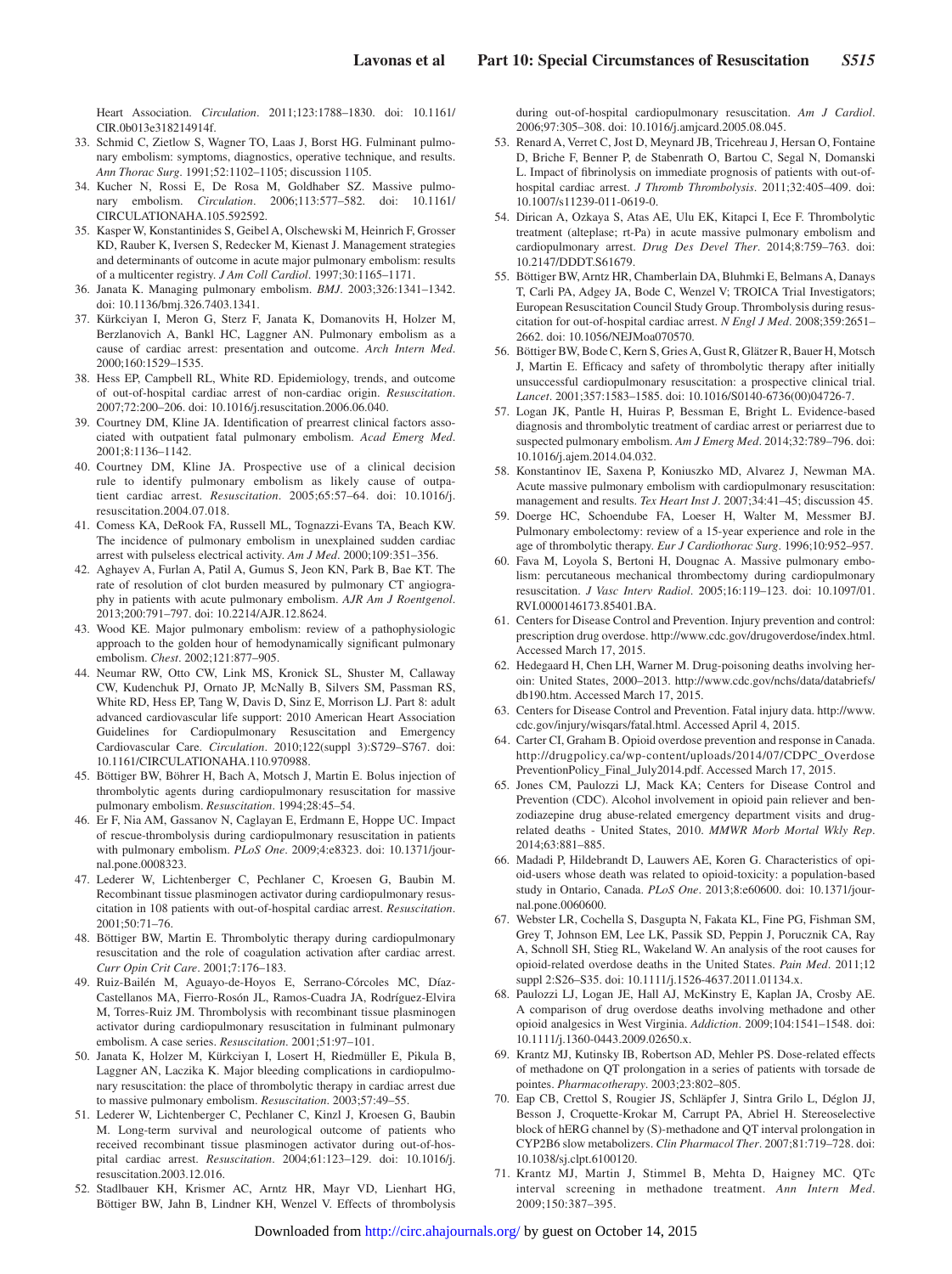- 72. Stallvik M, Nordstrand B, Kristensen Ø, Bathen J, Skogvoll E, Spigset O. Corrected QT interval during treatment with methadone and buprenorphine–relation to doses and serum concentrations. *Drug Alcohol Depend*. 2013;129:88–93. doi: 10.1016/j.drugalcdep.2012.09.016.
- 73. Chou R, Weimer MB, Dana T. Methadone overdose and cardiac arrhythmia potential: findings from a review of the evidence for an American Pain Society and College on Problems of Drug Dependence clinical practice guideline. *J Pain*. 2014;15:338–365. doi: 10.1016/j.jpain.2014.01.495.
- 74. Lipski J, Stimmel B, Donoso E. The effect of heroin and multiple drug abuse on the electrocardiogram. *Am Heart J*. 1973;86:663–668.
- 75. Labi M. Paroxysmal atrial fibrillation in heroin intoxication. *Ann Intern Med*. 1969;71:951–959.
- 76. Bahr J, Klingler H, Panzer W, Rode H, Kettler D. Skills of lay people in checking the carotid pulse. *Resuscitation*. 1997;35:23–26.
- 77. Eberle B, Dick WF, Schneider T, Wisser G, Doetsch S, Tzanova I. Checking the carotid pulse check: diagnostic accuracy of first responders in patients with and without a pulse. *Resuscitation*. 1996;33:107–116.
- 78. Leach M. Naloxone: a new therapeutic and diagnostic agent for emergency use. *JACEP*. 1973;2:21–23.
- 79. Sporer KA, Firestone J, Isaacs SM. Out-of-hospital treatment of opioid overdoses in an urban setting. *Acad Emerg Med*. 1996;3:660–667.
- 80. Robertson TM, Hendey GW, Stroh G, Shalit M. Intranasal naloxone is a viable alternative to intravenous naloxone for prehospital narcotic overdose. *Prehosp Emerg Care*. 2009;13:512–515. doi: 10.1080/10903120903144866.
- 81. Evans LE, Swainson CP, Roscoe P, Prescott LF. Treatment of drug overdosage with naloxone, a specific narcotic antagonist. *Lancet*. 1973;1:452–455.
- 82. Kelly AM, Kerr D, Dietze P, Patrick I, Walker T, Koutsogiannis Z. Randomised trial of intranasal versus intramuscular naloxone in prehospital treatment for suspected opioid overdose. *Med J Aust*. 2005;182:24–27.
- 83. Barton ED, Colwell CB, Wolfe T, Fosnocht D, Gravitz C, Bryan T, Dunn W, Benson J, Bailey J. Efficacy of intranasal naloxone as a needleless alternative for treatment of opioid overdose in the prehospital setting. *J Emerg Med*. 2005;29:265–271. doi: 10.1016/j. jemermed.2005.03.007.
- 84. Wolfe TR, Braude DA. Intranasal medication delivery for children: a brief review and update. *Pediatrics*. 2010;126:532–537. doi: 10.1542/ peds.2010-0616.
- 85. Loimer N, Hofmann P, Chaudhry HR. Nasal administration of naloxone is as effective as the intravenous route in opiate addicts. *Int J Addict*. 1994;29:819–827.
- 86. Doe-Simkins M, Walley AY, Epstein A, Moyer P. Saved by the nose: bystander-administered intranasal naloxone hydrochloride for opioid overdose. *Am J Public Health*. 2009;99:788–791. doi: 10.2105/ AJPH.2008.146647.
- 87. Wanger K, Brough L, Macmillan I, Goulding J, MacPhail I, Christenson JM. Intravenous vs subcutaneous naloxone for out-of-hospital management of presumed opioid overdose. *Acad Emerg Med*. 1998;5:293–299.
- 88. Baumann BM, Patterson RA, Parone DA, Jones MK, Glaspey LJ, Thompson NM, Stauss MP, Haroz R. Use and efficacy of nebulized naloxone in patients with suspected opioid intoxication. *Am J Emerg Med*. 2013;31:585–588. doi: 10.1016/j.ajem.2012.10.004.
- 89. Weber JM, Tataris KL, Hoffman JD, Aks SE, Mycyk MB. Can nebulized naloxone be used safely and effectively by emergency medical services for suspected opioid overdose? *Prehosp Emerg Care*. 2012;16:289–292. doi: 10.3109/10903127.2011.640763.
- 90. Greenberg MI, Roberts JR, Baskin SI. Endotracheal naloxone reversal of morphine-induced respiratory depression in rabbits. *Ann Emerg Med*. 1980;9:289–292.
- 91. Posner J, Burke CA. The effects of naloxone on opiate and placebo analgesia in healthy volunteers. *Psychopharmacology (Berl)*. 1985;87:468–472.
- 92. Borras MC, Becerra L, Ploghaus A, Gostic JM, DaSilva A, Gonzalez RG, Borsook D. fMRI measurement of CNS responses to naloxone infusion and subsequent mild noxious thermal stimuli in healthy volunteers. *J Neurophysiol*. 2004;91:2723–2733. doi: 10.1152/jn.00249.2003.
- 93. Clarke SF, Dargan PI, Jones AL. Naloxone in opioid poisoning: walking the tightrope. *Emerg Med J*. 2005;22:612–616. doi: 10.1136/ emj.2003.009613.
- 94. Walley AY, Doe-Simkins M, Quinn E, Pierce C, Xuan Z, Ozonoff A. Opioid overdose prevention with intranasal naloxone among people who take methadone. *J Subst Abuse Treat*. 2013;44:241–247. doi: 10.1016/j. jsat.2012.07.004.
- 95. Clark AK, Wilder CM, Winstanley EL. A systematic review of community opioid overdose prevention and naloxone distribution programs. *J Addict Med*. 2014;8:153–163. doi: 10.1097/ADM.0000000000000034.
- 96. Lagu T, Anderson BJ, Stein M. Overdoses among friends: drug users are willing to administer naloxone to others. *J Subst Abuse Treat*. 2006;30:129–133. doi: 10.1016/j.jsat.2005.05.010.
- 97. Tracy M, Piper TM, Ompad D, Bucciarelli A, Coffin PO, Vlahov D, Galea S. Circumstances of witnessed drug overdose in New York City: implications for intervention. *Drug Alcohol Depend*. 2005;79:181–190. doi: 10.1016/j.drugalcdep.2005.01.010.
- 98. US Food and Drug Administration. *FDA News Release: FDA approves new hand-held auto-injector to reverse opioid overdose*. 2015. [http://www.fda.gov/NewsEvents/Newsroom/PressAnnouncements/](http://www.fda.gov/NewsEvents/Newsroom/PressAnnouncements/ucm391465.htm) [ucm391465.htm.](http://www.fda.gov/NewsEvents/Newsroom/PressAnnouncements/ucm391465.htm) Accessed May 11, 2015.
- 99. Tataris KL, Weber JM, Stein-Spencer L, Aks SE. The effect of prehospital nebulized naloxone on suspected heroin-induced bronchospasm. *Am J Emerg Med*. 2013;31:717–718. doi: 10.1016/j.ajem.2012.11.025.
- 100. Bingham K, Klaiman M, Leece P, Orkin A, Buick J. An agenda for naloxone distribution research and practice: Meeting report of the Surviving Opioid Overdose with Naloxone (SOON) International Working Group. *J Addict Res Ther*. 2015;6:212.
- 101. Kerr D, Kelly AM, Dietze P, Jolley D, Barger B. Randomized controlled trial comparing the effectiveness and safety of intranasal and intramuscular naloxone for the treatment of suspected heroin overdose. *Addiction*. 2009;104:2067–2074. doi: 10.1111/j.1360-0443.2009.02724.x.
- 102. Boyd JJ, Kuisma MJ, Alaspää AO, Vuori E, Repo JV, Randell TT. Recurrent opioid toxicity after pre-hospital care of presumed heroin overdose patients. *Acta Anaesthesiol Scand*. 2006;50:1266–1270. doi: 10.1111/j.1399-6576.2006.01172.x.
- 103. Buajordet I, Naess AC, Jacobsen D, Brørs O. Adverse events after naloxone treatment of episodes of suspected acute opioid overdose. *Eur J Emerg Med*. 2004;11:19–23.
- 104. Cantwell K, Dietze P, Flander L. The relationship between naloxone dose and key patient variables in the treatment of non-fatal heroin overdose in the prehospital setting. *Resuscitation*. 2005;65:315–319. doi: 10.1016/j. resuscitation.2004.12.012.
- 105. Cetrullo C, Di Nino GF, Melloni C, Pieri C, Zanoni A. [Naloxone antagonism toward opiate analgesic drugs. Clinical experimental study]. *Minerva Anestesiol*. 1983;49:199–204.
- 106. Nielsen K, Nielsen SL, Siersma V, Rasmussen LS. Treatment of opioid overdose in a physician-based prehospital EMS: frequency and longterm prognosis. *Resuscitation*. 2011;82:1410–1413. doi: 10.1016/j. resuscitation.2011.05.027.
- 107. Osterwalder JJ. Naloxone–for intoxications with intravenous heroin and heroin mixtures–harmless or hazardous? A prospective clinical study. *J Toxicol Clin Toxicol*. 1996;34:409–416.
- 108. Stokland O, Hansen TB, Nilsen JE. [Prehospital treatment of heroin intoxication in Oslo in 1996]. *Tidsskr Nor Laegeforen*. 1998;118:3144–3146.
- 109. Wampler DA, Molina DK, McManus J, Laws P, Manifold CA. No deaths associated with patient refusal of transport after naloxonereversed opioid overdose. *Prehosp Emerg Care*. 2011;15:320–324. doi: 10.3109/10903127.2011.569854.
- 110. Saybolt MD, Alter SM, Dos Santos F, Calello DP, Rynn KO, Nelson DA, Merlin MA. Naloxone in cardiac arrest with suspected opioid overdoses. *Resuscitation*. 2010;81:42–46. doi: 10.1016/j. resuscitation.2009.09.016.
- 111. Stoové MA, Dietze PM, Jolley D. Overdose deaths following previous non-fatal heroin overdose: record linkage of ambulance attendance and death registry data. *Drug Alcohol Rev*. 2009;28:347–352. doi: 10.1111/j.1465-3362.2009.00057.x.
- 112. Chan GM, Stajic M, Marker EK, Hoffman RS, Nelson LS. Testing positive for methadone and either a tricyclic antidepressant or a benzodiazepine is associated with an accidental overdose death: analysis of medical examiner data. *Acad Emerg Med*. 2006;13:543–547. doi: 10.1197/j. aem.2005.12.011.
- 113. Substance Abuse and Mental Health Services Administration. *Drug Abuse Warning Network, 2010: national estimates of drug-related emergency department visits*. 2010. [http://archive.samhsa.gov/data/2k13/](http://www.archive.samhsa.gov/data/2k13/DAWN2k10ED/DAWN2k10ED.pdf) [DAWN2k10ED/DAWN2k10ED.pdf.](http://www.archive.samhsa.gov/data/2k13/DAWN2k10ED/DAWN2k10ED.pdf) Accessed May 13, 2013.
- 114. Binswanger IA, Stern MF, Deyo RA, Heagerty PJ, Cheadle A, Elmore JG, Koepsell TD. Release from prison–a high risk of death for former inmates. *N Engl J Med*. 2007;356:157–165. doi: 10.1056/ NEJMsa064115.
- 115. Davoli M, Bargagli AM, Perucci CA, Schifano P, Belleudi V, Hickman M, Salamina G, Diecidue R, Vigna-Taglianti F, Faggiano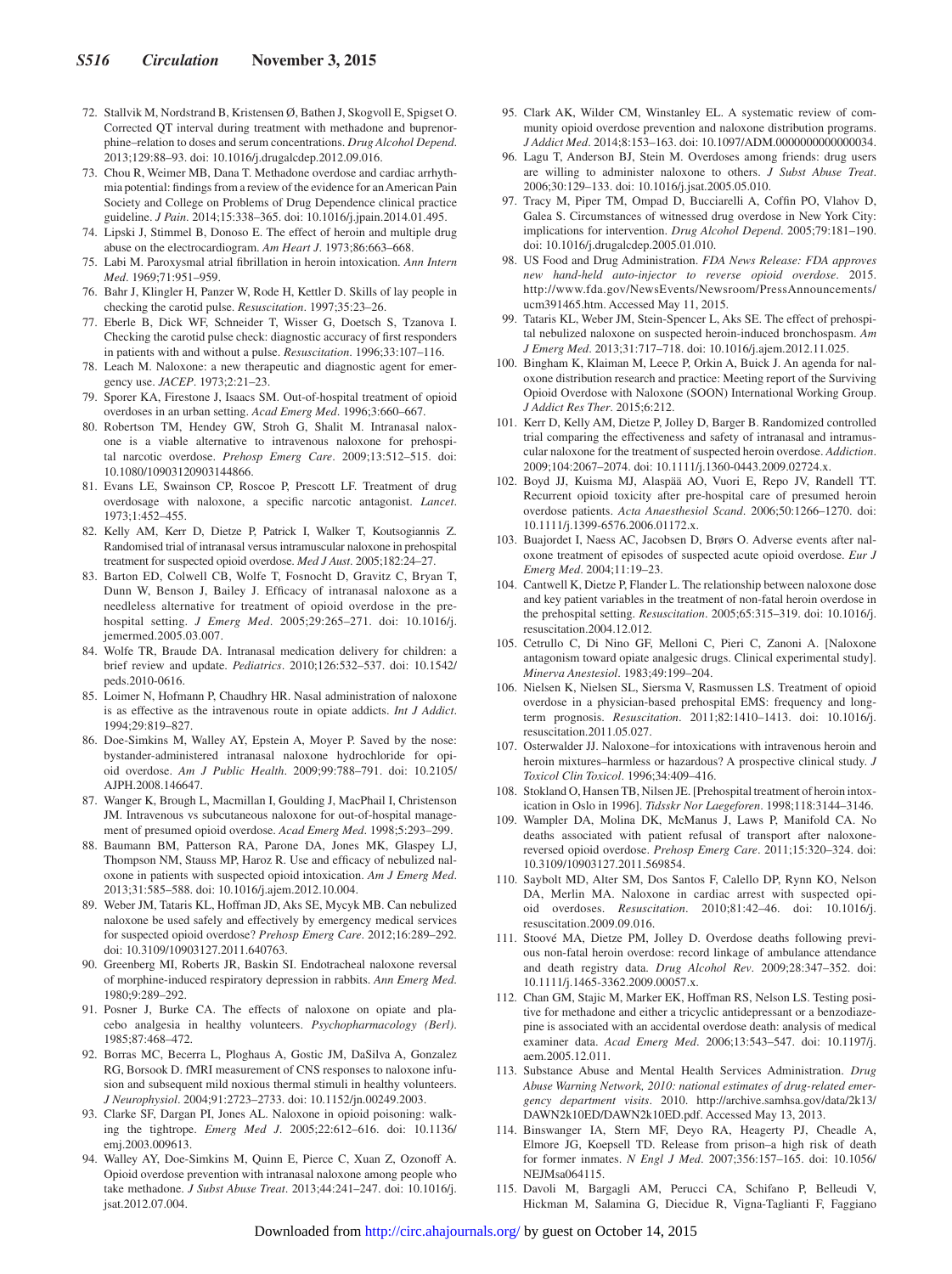F; VEdeTTE Study Group. Risk of fatal overdose during and after specialist drug treatment: the VEdeTTE study, a national multisite prospective cohort study. *Addiction*. 2007;102:1954–1959. doi: 10.1111/j.1360-0443.2007.02025.x.

- 116. Caplehorn JR. Deaths in the first two weeks of maintenance treatment in NSW in 1994: identifying cases of iatrogenic methadone toxicity. *Drug Alcohol Rev*. 1998;17:9–17. doi: 10.1080/09595239800187551.
- 117. Woody GE, Kane V, Lewis K, Thompson R. Premature deaths after discharge from methadone maintenance: a replication. *J Addict Med*. 2007;1:180–185. doi: 10.1097/ADM.0b013e318155980e.
- 118. Gomes T, Mamdani MM, Dhalla IA, Paterson JM, Juurlink DN. Opioid dose and drug-related mortality in patients with nonmalignant pain. *Arch Intern Med*. 2011;171:686–691. doi: 10.1001/archinternmed.2011.117.
- 119. Degenhardt L, Bucello C, Mathers B, Briegleb C, Ali H, Hickman M, McLaren J. Mortality among regular or dependent users of heroin and other opioids: a systematic review and meta-analysis of cohort studies. *Addiction*. 2011;106:32–51. doi: 10.1111/j.1360-0443.2010.03140.x.
- 120. Vilke GM, Sloane C, Smith AM, Chan TC. Assessment for deaths in outof-hospital heroin overdose patients treated with naloxone who refuse transport. *Acad Emerg Med*. 2003;10:893–896.
- 121. Rudolph SS, Jehu G, Nielsen SL, Nielsen K, Siersma V, Rasmussen LS. Prehospital treatment of opioid overdose in Copenhagen–is it safe to discharge on-scene? *Resuscitation*. 2011;82:1414–1418. doi: 10.1016/j. resuscitation.2011.06.027.
- 122. Moss ST, Chan TC, Buchanan J, Dunford JV, Vilke GM. Outcome study of prehospital patients signed out against medical advice by field paramedics. *Ann Emerg Med*. 1998;31:247–250.
- 123. Christenson J, Etherington J, Grafstein E, Innes G, Pennington S, Wanger K, Fernandes C, Spinelli JJ, Gao M. Early discharge of patients with presumed opioid overdose: development of a clinical prediction rule. *Acad Emerg Med*. 2000;7:1110–1118.
- 124. Etherington J, Christenson J, Innes G, Grafstein E, Pennington S, Spinelli JJ, Gao M, Lahiffe B, Wanger K, Fernandes C. Is early discharge safe after naloxone reversal of presumed opioid overdose? *CJEM*. 2000;2:156–162.
- 125. Zuckerman M, Weisberg SN, Boyer EW. Pitfalls of intranasal naloxone. *Prehosp Emerg Care*. 2014;18:550–554. doi: 10.3109/10903127.2014.896961.
- 126. Weinberg GL, VadeBoncouer T, Ramaraju GA, Garcia-Amaro MF, Cwik MJ. Pretreatment or resuscitation with a lipid infusion shifts the dose-response to bupivacaine-induced asystole in rats. *Anesthesiology*. 1998;88:1071–1075.
- 127. Weinberg G, Ripper R, Feinstein DL, Hoffman W. Lipid emulsion infusion rescues dogs from bupivacaine-induced cardiac toxicity. *Reg Anesth Pain Med*. 2003;28:198–202. doi: 10.1053/rapm.2003.50041.
- 128. Rosenblatt MA, Abel M, Fischer GW, Itzkovich CJ, Eisenkraft JB. Successful use of a 20% lipid emulsion to resuscitate a patient after a presumed bupivacaine-related cardiac arrest. *Anesthesiology*. 2006;105:217–218.
- 129. Barrington MJ, Kluger R. Ultrasound guidance reduces the risk of local anesthetic systemic toxicity following peripheral nerve blockade. *Reg Anesth Pain Med*. 2013;38:289–297. doi: 10.1097/AAP.0b013e318292669b.
- 130. Neal JM, Mulroy MF, Weinberg GL; American Society of Regional Anesthesia and Pain Medicine. American Society of Regional Anesthesia and Pain Medicine checklist for managing local anesthetic systemic toxicity: 2012 version. *Reg Anesth Pain Med*. 2012;37:16–18. doi: 10.1097/ AAP.0b013e31822e0d8a.
- 131. Weinberg G, Lin B, Zheng S, Di Gregorio G, Hiller D, Ripper R, Edelman L, Kelly K, Feinstein D. Partitioning effect in lipid resuscitation: further evidence for the lipid sink. *Crit Care Med*. 2010;38:2268–2269. doi: 10.1097/CCM.0b013e3181f17d85.
- 132. Weinberg GL, Palmer JW, VadeBoncouer TR, Zuechner MB, Edelman G, Hoppel CL. Bupivacaine inhibits acylcarnitine exchange in cardiac mitochondria. *Anesthesiology*. 2000;92:523–528.
- 133. Fettiplace MR, Akpa BS, Ripper R, Zider B, Lang J, Rubinstein I, Weinberg G. Resuscitation with lipid emulsion: dose-dependent recovery from cardiac pharmacotoxicity requires a cardiotonic effect. *Anesthesiology*. 2014;120:915–925. doi: 10.1097/ALN.0000000000000142.
- 134. Harvey M, Cave G. Lipid rescue: does the sink hold water? And other controversies. *Br J Anaesth*. 2014;112:622–625. doi: 10.1093/bja/aeu010.
- 135. Turner-Lawrence DE, Kerns Ii W. Intravenous fat emulsion: a potential novel antidote. *J Med Toxicol*. 2008;4:109–114.
- 136. Jamaty C, Bailey B, Larocque A, Notebaert E, Sanogo K, Chauny JM. Lipid emulsions in the treatment of acute poisoning: a systematic review of human and animal studies. *Clin Toxicol (Phila)*. 2010;48:1–27. doi: 10.3109/15563650903544124.
- 137. Weinberg GL. Lipid emulsion infusion: resuscitation for local anesthetic and other drug overdose. *Anesthesiology*. 2012;117:180–187. doi: 10.1097/ALN.0b013e31825ad8de.
- 138. Cao H, Zhou X, Zhang J, Huang X, Zhai Y, Zhang X, Chu L. Hydrogen sulfide protects against bleomycin-induced pulmonary fibrosis in rats by inhibiting NF-κB expression and regulating Th1/Th2 balance. *Toxicol Lett*. 2014;224:387–394. doi: 10.1016/j.toxlet.2013.11.008.
- 139. Taftachi F, Sanaei-Zadeh H, Sepehrian B, Zamani N. Lipid emulsion improves Glasgow coma scale and decreases blood glucose level in the setting of acute non-local anesthetic drug poisoning–a randomized controlled trial. *Eur Rev Med Pharmacol Sci*. 2012;16 suppl 1:38–42.
- 140. Gil HW, Park JS, Park SH, Hong SY. Effect of intravenous lipid emulsion in patients with acute glyphosate intoxication. *Clin Toxicol (Phila)*. 2013;51:767–771. doi: 10.3109/15563650.2013.821129.
- 141. Cave G, Harvey M, Willers J, Uncles D, Meek T, Picard J, Weinberg G. LIPAEMIC report: results of clinical use of intravenous lipid emulsion in drug toxicity reported to an online lipid registry. *J Med Toxicol*. 2014;10:133–142. doi: 10.1007/s13181-013-0375-y.
- 142. Downes MA, Calver LA, Isbister GK. Intralipid therapy does not improve level of consciousness in overdoses with sedating drugs: a case series. *Emerg Med Australas*. 2014;26:286–290. doi: 10.1111/1742-6723.12237.
- 143. Weinberg GL, Di Gregorio G, Ripper R, Kelly K, Massad M, Edelman L, Schwartz D, Shah N, Zheng S, Feinstein DL. Resuscitation with lipid versus epinephrine in a rat model of bupivacaine overdose. *Anesthesiology*. 2008;108:907–913. doi: 10.1097/ALN.0b013e31816d91d2.
- 144. Weinberg G. LipidRescue resuscitation for drug toxicity. [http://www.](http://www.lipidrescue.org/) [lipidrescue.org/.](http://www.lipidrescue.org/) Accessed March 19, 2015.
- 145. American Society of Regional Anesthesia and Pain Medicine. Checklist for treatment of local anesthetic systemic toxicity. [https://www.asra.](http://www.asra.com/advisory-guidelines/article/3/checklist-for-treatment-of-local-anesthetic-systemic-toxicity) [com/advisory-guidelines/article/3/checklist-for-treatment-of-local-anes](http://www.asra.com/advisory-guidelines/article/3/checklist-for-treatment-of-local-anesthetic-systemic-toxicity)[thetic-systemic-toxicity](http://www.asra.com/advisory-guidelines/article/3/checklist-for-treatment-of-local-anesthetic-systemic-toxicity). Accessed March 19, 2015.
- 146. American College of Medical Toxicology. ACMT position statement: interim guidance for the use of lipid resuscitation therapy. *J Med Toxicol*. 2011;7:81–82.
- 147. Fettiplace MR, Akpa BS, Rubinstein I, Weinberg G. Confusion about infusion: rational volume limits for intravenous lipid emulsion during treatment of oral overdoses. *Ann Emerg Med*. 2015;66:185–188. doi: 10.1016/j.annemergmed.2015.01.020.
- 148. Levine M, Skolnik AB, Ruha AM, Bosak A, Menke N, Pizon AF. Complications following antidotal use of intravenous lipid emulsion therapy. *J Med Toxicol*. 2014;10:10–14. doi: 10.1007/s13181-013-0356-1.
- 149. Carreiro S, Blum J, Jay G, Hack JB. Intravenous lipid emulsion alters the hemodynamic response to epinephrine in a rat model. *J Med Toxicol*. 2013;9:220–225. doi: 10.1007/s13181-013-0291-1.
- 150. Harvey M, Cave G, Prince G, Lahner D. Epinephrine injection in lipidbased resuscitation from bupivacaine-induced cardiac arrest: transient circulatory return in rabbits. *Anesth Analg*. 2010;111:791–796. doi: 10.1213/ANE.0b013e3181e66050.
- 151. Neal JM, Bernards CM, Butterworth JF 4<sup>th</sup>, Di Gregorio G, Drasner K, Hejtmanek MR, Mulroy MF, Rosenquist RW, Weinberg GL. ASRA practice advisory on local anesthetic systemic toxicity. *Reg Anesth Pain Med*. 2010;35:152–161. doi: 10.1097/AAP.0b013e3181d22fcd.
- 152. American Society of Regional Anesthesia and Pain Medicine. Checklist for Treatment of Local Anesthetic Systemic Toxicity. 2011. [https://www.](http://www.asra.com/content/documents/checklist-for-local-anesthetic-toxicity-treatment-1-18-12.pdf) [asra.com/content/documents/checklist-for-local-anesthetic-toxicity](http://www.asra.com/content/documents/checklist-for-local-anesthetic-toxicity-treatment-1-18-12.pdf)[treatment-1-18-12.pdf](http://www.asra.com/content/documents/checklist-for-local-anesthetic-toxicity-treatment-1-18-12.pdf). Accessed May 11, 2015.
- 153. Cole JB, Stellpflug SJ, Engebretsen KM. Asystole immediately following intravenous fat emulsion for overdose. *J Med Toxicol*. 2014;10:307– 310. doi: 10.1007/s13181-014-0382-7.
- 154. Lee HM, Archer JR, Dargan PI, Wood DM. What are the adverse effects associated with the combined use of intravenous lipid emulsion and extracorporeal membrane oxygenation in the poisoned patient? *Clin Toxicol (Phila)*. 2015;53:145–150. doi: 10.3109/15563650.2015.1004582.
- 155. Webb JG, Solankhi NK, Chugh SK, Amin H, Buller CE, Ricci DR, Humphries K, Penn IM, Carere R. Incidence, correlates, and outcome of cardiac arrest associated with percutaneous coronary intervention. *Am J Cardiol*. 2002;90:1252–1254.
- 156. Mehta RH, Harjai KJ, Grines L, Stone GW, Boura J, Cox D, O'Neill W, Grines CL; Primary Angioplasty in Myocardial Infarction (PAMI) Investigators. Sustained ventricular tachycardia or fibrillation in the cardiac catheterization laboratory among patients receiving primary percutaneous coronary intervention: incidence, predictors, and outcomes. *J Am Coll Cardiol*. 2004;43:1765–1772. doi: 10.1016/j.jacc.2003.09.072.
- 157. Martin-Yuste V, Alvarez-Contreras L, Brugaletta S, Ferreira-Gonzalez I, Cola C, Garcia-Picart J, Martí V, Sabate M. Emergent versus elective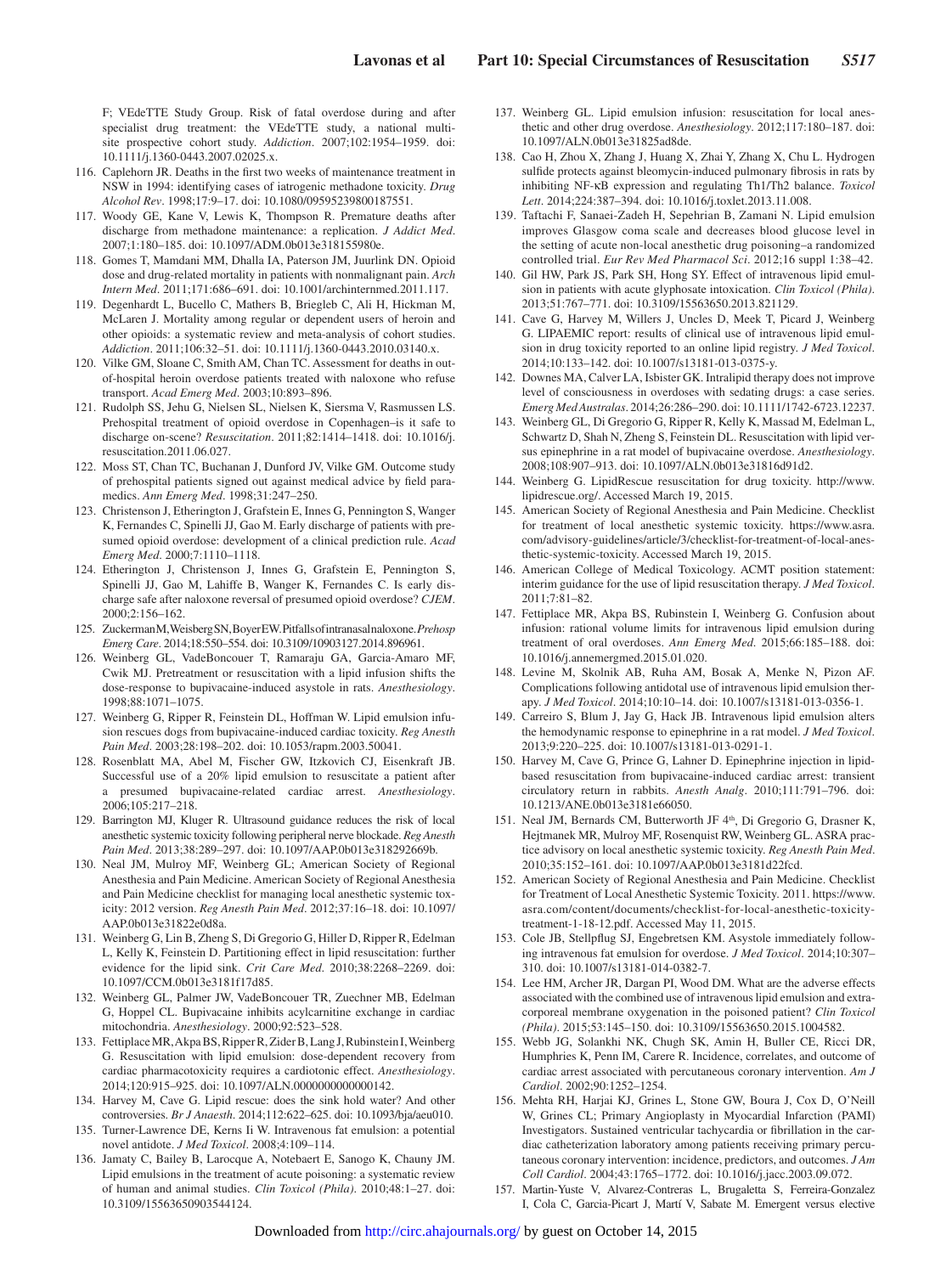percutaneous stent implantation in the unprotected left main: long-term outcomes from a single-center registry. *J Invasive Cardiol*. 2011;23:392–397.

- 158. Sprung J, Ritter MJ, Rihal CS, Warner ME, Wilson GA, Williams BA, Stevens SR, Schroeder DR, Bourke DL, Warner DO. Outcomes of cardiopulmonary resuscitation and predictors of survival in patients undergoing coronary angiography including percutaneous coronary interventions. *Anesth Analg*. 2006;102:217–224. doi: 10.1213/01.ane.0000189082.54614.26.
- 159. Addala S, Kahn JK, Moccia TF, Harjai K, Pellizon G, Ochoa A, O'Neill WW. Outcome of ventricular fibrillation developing during percutaneous coronary interventions in 19,497 patients without cardiogenic shock. *Am J Cardiol*. 2005;96:764–765. doi: 10.1016/j.amjcard.2005.04.057.
- 160. O'Gara PT, Kushner FG, Ascheim DD, Casey DE Jr, Chung MK, de Lemos JA, Ettinger SM, Fang JC, Fesmire FM, Franklin BA, Granger CB, Krumholz HM, Linderbaum JA, Morrow DA, Newby LK, Ornato JP, Ou N, Radford MJ, Tamis-Holland JE, Tommaso CL, Tracy CM, Woo YJ, Zhao DX. 2013 ACCF/AHA guideline for the management of ST-elevation myocardial infarction: a report of the American College of Cardiology Foundation/American Heart Association Task Force on Practice Guidelines. *Circulation*. 2013;127:e362–e425. doi: 10.1161/CIR.0b013e3182742cf6.
- 161. Grogaard HK, Wik L, Eriksen M, Brekke M, Sunde K. Continuous mechanical chest compressions during cardiac arrest to facilitate restoration of coronary circulation with percutaneous coronary intervention. *J Am Coll Cardiol*. 2007;50:1093–1094. doi: 10.1016/j.jacc.2007.05.028.
- 162. Agostoni P, Cornelis K, Vermeersch P. Successful percutaneous treatment of an intraprocedural left main stent thrombosis with the support of an automatic mechanical chest compression device. *Int J Cardiol*. 2008;124:e19–e21. doi: 10.1016/j.ijcard.2006.11.175.
- 163. Steen S, Sjöberg T, Olsson P, Young M. Treatment of out-of-hospital cardiac arrest with LUCAS, a new device for automatic mechanical compression and active decompression resuscitation. *Resuscitation*. 2005;67:25–30. doi: 10.1016/j.resuscitation.2005.05.013.
- 164. Larsen AI, Hjørnevik AS, Ellingsen CL, Nilsen DW. Cardiac arrest with continuous mechanical chest compression during percutaneous coronary intervention. A report on the use of the LUCAS device. *Resuscitation*. 2007;75:454–459. doi: 10.1016/j.resuscitation.2007.05.007.
- 165. Wagner H, Terkelsen CJ, Friberg H, Harnek J, Kern K, Lassen JF, Olivecrona GK. Cardiac arrest in the catheterisation laboratory: a 5-year experience of using mechanical chest compressions to facilitate PCI during prolonged resuscitation efforts. *Resuscitation*. 2010;81:383–387. doi: 10.1016/j.resuscitation.2009.11.006.
- 166. Linder R, Abdollahi P, Wennersten G. [Life-saving mechanical compression during percutaneous coronary intervention]. *Lakartidningen*. 2006;103:2390–2392.
- 167. Ladowski JS, Dillon TA, Deschner WP, DeRiso AJ 2nd, Peterson AC, Schatzlein MH. Durability of emergency coronary artery bypass for complications of failed angioplasty. *Cardiovasc Surg*. 1996;4:23–27.
- 168. Redle J, King B, Lemole G, Doorey AJ. Utility of rapid percutaneous cardiopulmonary bypass for refractory hemodynamic collapse in the cardiac catheterization laboratory. *Am J Cardiol*. 1994;73:899–900.
- 169. Overlie PA. Emergency use of portable cardiopulmonary bypass. *Cathet Cardiovasc Diagn*. 1990;20:27–31.
- 170. Shawl FA, Domanski MJ, Wish MH, Davis M, Punja S, Hernandez TJ. Emergency cardiopulmonary bypass support in patients with cardiac arrest in the catheterization laboratory. *Cathet Cardiovasc Diagn*. 1990;19:8–12.
- 171. Bagai J, Webb D, Kasasbeh E, Crenshaw M, Salloum J, Chen J, Zhao D. Efficacy and safety of percutaneous life support during high-risk percutaneous coronary intervention, refractory cardiogenic shock and in-laboratory cardiopulmonary arrest. *J Invasive Cardiol*. 2011;23:141–147.
- 172. Sheu JJ, Tsai TH, Lee FY, Fang HY, Sun CK, Leu S, Yang CH, Chen SM, Hang CL, Hsieh YK, Chen CJ, Wu CJ, Yip HK. Early extracorporeal membrane oxygenator-assisted primary percutaneous coronary intervention improved 30-day clinical outcomes in patients with ST-segment elevation myocardial infarction complicated with profound cardiogenic shock. *Crit Care Med*. 2010;38:1810–1817. doi: 10.1097/CCM.0b013e3181e8acf7.
- 173. Arlt M, Philipp A, Voelkel S, Schopka S, Husser O, Hengstenberg C, Schmid C, Hilker M. Early experiences with miniaturized extracorporeal life-support in the catheterization laboratory. *Eur J Cardiothorac Surg*. 2012;42:858–863. doi: 10.1093/ejcts/ezs176.
- 174. Grambow DW, Deeb GM, Pavlides GS, Margulis A, O'Neill WW, Bates ER. Emergent percutaneous cardiopulmonary bypass in patients having cardiovascular collapse in the cardiac catheterization laboratory. *Am J Cardiol*. 1994;73:872–875.
- 175. Mooney MR, Arom KV, Joyce LD, Mooney JF, Goldenberg IF, Von Rueden TJ, Emery RW. Emergency cardiopulmonary bypass support in patients with cardiac arrest. *J Thorac Cardiovasc Surg*. 1991;101:450–454.
- 176. Tsao NW, Shih CM, Yeh JS, Kao YT, Hsieh MH, Ou KL, Chen JW, Shyu KG, Weng ZC, Chang NC, Lin FY, Huang CY. Extracorporeal membrane oxygenation-assisted primary percutaneous coronary intervention may improve survival of patients with acute myocardial infarction complicated by profound cardiogenic shock. *J Crit Care*. 2012;27:530. e1–530.11. doi: 10.1016/j.jcrc.2012.02.012.
- 177. Thiele H, Zeymer U, Neumann FJ, Ferenc M, Olbrich HG, Hausleiter J, de Waha A, Richardt G, Hennersdorf M, Empen K, Fuernau G, Desch S, Eitel I, Hambrecht R, Lauer B, Böhm M, Ebelt H, Schneider S, Werdan K, Schuler G; Intraaortic Balloon Pump in cardiogenic shock II (IABP-SHOCK II) trial investigators. Intra-aortic balloon counterpulsation in acute myocardial infarction complicated by cardiogenic shock (IABP-SHOCK II): final 12 month results of a randomised, open-label trial. *Lancet*. 2013;382:1638–1645. doi: 10.1016/S0140-6736(13)61783-3.
- 178. Ohman EM, George BS, White CJ, Kern MJ, Gurbel PA, Freedman RJ, Lundergan C, Hartmann JR, Talley JD, Frey MJ. Use of aortic counterpulsation to improve sustained coronary artery patency during acute myocardial infarction. Results of a randomized trial. The Randomized IABP Study Group. *Circulation*. 1994;90:792–799.
- 179. Kaul U, Sahay S, Bahl VK, Sharma S, Wasir HS, Venugopal P. Coronary angioplasty in high risk patients: comparison of elective intraaortic balloon pump and percutaneous cardiopulmonary bypass support–a randomized study. *J Interv Cardiol*. 1995;8:199–205.
- 180. Stone GW, Marsalese D, Brodie BR, Griffin JJ, Donohue B, Costantini C, Balestrini C, Wharton T, Esente P, Spain M, Moses J, Nobuyoshi M, Ayres M, Jones D, Mason D, Grines L, O'Neill WW, Grines CL. A prospective, randomized evaluation of prophylactic intraaortic balloon counterpulsation in high risk patients with acute myocardial infarction treated with primary angioplasty. Second Primary Angioplasty in Myocardial Infarction (PAMI-II) Trial Investigators. *J Am Coll Cardiol*. 1997;29:1459–1467.
- 181. Ohman EM, Nanas J, Stomel RJ, Leesar MA, Nielsen DW, O'Dea D, Rogers FJ, Harber D, Hudson MP, Fraulo E, Shaw LK, Lee KL; TACTICS Trial. Thrombolysis and counterpulsation to improve survival in myocardial infarction complicated by hypotension and suspected cardiogenic shock or heart failure: results of the TACTICS Trial. *J Thromb Thrombolysis*. 2005;19:33–39. doi: 10.1007/s11239-005-0938-0.
- 182. Prondzinsky R, Lemm H, Swyter M, Wegener N, Unverzagt S, Carter JM, Russ M, Schlitt A, Buerke U, Christoph A, Schmidt H, Winkler M, Thiery J, Werdan K, Buerke M. Intra-aortic balloon counterpulsation in patients with acute myocardial infarction complicated by cardiogenic shock: the prospective, randomized IABP SHOCK Trial for attenuation of multiorgan dysfunction syndrome. *Crit Care Med*. 2010;38:152–160. doi: 10.1097/CCM.0b013e3181b78671.
- 183. Unverzagt S, Buerke M, de Waha A, Haerting J, Pietzner D, Seyfarth M, Thiele H, Werdan K, Zeymer U, Prondzinsky R. Intra-aortic balloon pump counterpulsation (IABP) for myocardial infarction complicated by cardiogenic shock. *Cochrane Database Syst Rev*. 2015;3:CD007398. doi: 10.1002/14651858.CD007398.pub3.
- 184. Sjauw KD, Engström AE, Vis MM, van der Schaaf RJ, Baan J Jr, Koch KT, de Winter RJ, Piek JJ, Tijssen JG, Henriques JP. A systematic review and meta-analysis of intra-aortic balloon pump therapy in ST-elevation myocardial infarction: should we change the guidelines? *Eur Heart J*. 2009;30:459–468. doi: 10.1093/eurheartj/ehn602.
- 185. Lee JM, Park J, Kang J, Jeon KH, Jung JH, Lee SE, Han JK, Kim HL, Yang HM, Park KW, Kang HJ, Koo BK, Kim SH, Kim HS. The efficacy and safety of mechanical hemodynamic support in patients undergoing highrisk percutaneous coronary intervention with or without cardiogenic shock: Bayesian approach network meta-analysis of 13 randomized controlled trials. *Int J Cardiol*. 2015;184:36–46. doi: 10.1016/j.ijcard.2015.01.081.
- 186. Reul GJ, Cooley DA, Hallman GL, Duncan JM, Livesay JJ, Frazier OH, Ott DA, Angelini P, Massumi A, Mathur VS. Coronary artery bypass for unsuccessful percutaneous transluminal coronary angioplasty. *J Thorac Cardiovasc Surg*. 1984;88(5 Pt 1):685–694.
- 187. Andreasen JJ, Mortensen PE, Andersen LI, Arendrup HC, Ilkjaer LB, Kjøller M, Thayssen P. Emergency coronary artery bypass surgery after failed percutaneous transluminal coronary angioplasty. *Scand Cardiovasc J*. 2000;34:242–246.

KEY WORDS: cardiac arrest ■ defibrillation ■ emergency